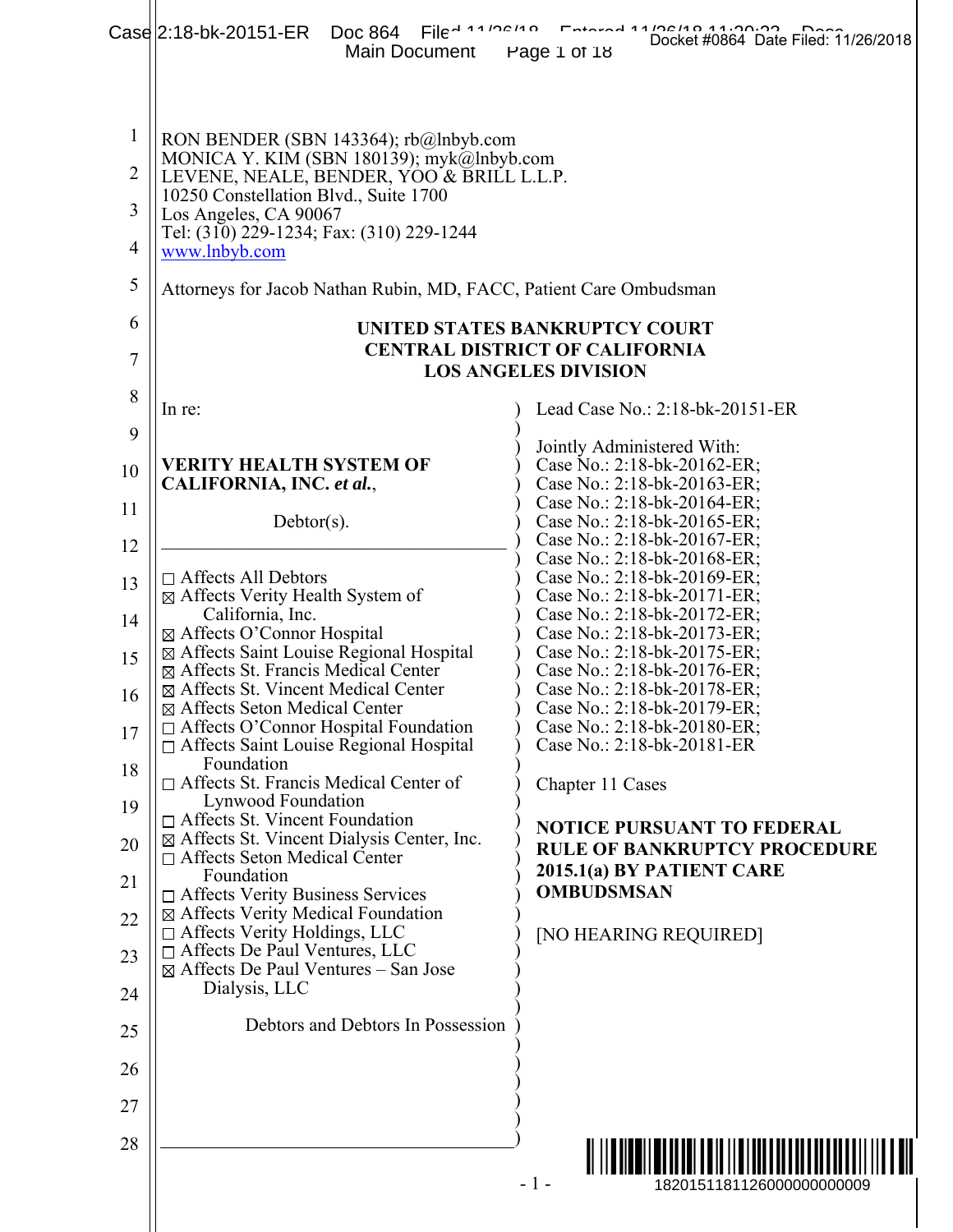## Case 2:18-bk-20151-ER Doc 864 Filed 11/26/18 Entered 11/26/18 11:20:23 Desc Main Document Page 2 of 18

| $\mathbf{1}$   | <b>PLEASE BE ADVISED</b> that, pursuant to Rule 2015.1(a) of the Federal Rules of                      |
|----------------|--------------------------------------------------------------------------------------------------------|
| $\overline{2}$ | Bankruptcy Procedure, Jacob Nathan Rubin, MD, FACC, the Patient Care Ombudsman ("PCO")                 |
| 3              | appointed under Section 333 of the Bankruptcy Code in the above-referenced bankruptcy cases of         |
| $\overline{4}$ | the affected debtors and debtors in possession (collectively, "Debtors"), will make his reports to the |
| 5              | Court regarding the quality of patient care provided to the patients of the Debtors.                   |
| 6              | The first report will be made on December 10, 2018, by 5:00 p.m., Pacific Standard Time.               |
| $\overline{7}$ | Subsequent reports will be made in 60 day intervals thereafter.                                        |
| 8              | The reports will be in writing, and filed with the Bankruptcy Court, under the lead case of            |
| 9              | Verity Health Systems, Inc. (case number 2:18-bk-20151-ER). The reports will also be available         |
| 10             | on the Websites listed below.                                                                          |
| 11             | Any party wishing to obtain a copy of the written reports can contact counsel for the PCO              |
| 12             | whose name, address, phone number, e-mail addresses and website is shown on the top left-hand          |
| 13             | corner of this Notice.                                                                                 |
| 14             | The attached "NOTICE TO PATIENTS BY PATIENT CARE OMBUDSMAN" (see                                       |
| 15             | Exhibit A) will also be posted at each of the Debtors' hospitals, and on the websites of the Debtors   |
| 16             | and Kurtzman Carson Consultants (collectively, "Websites") as follows:                                 |
| 17             | www.kccllc.net/verityhealth                                                                            |
| 18             | www.verity.org                                                                                         |
| 19             | www.oconnor.verity.org<br>www.stlouise, verity.org                                                     |
|                | www.stfrancis.verity.org                                                                               |
| 20             | www.stvincent.verity.org<br>www.seton.verity.org                                                       |
| 21             | www.medfoundation.verity.org                                                                           |
| 22             |                                                                                                        |
| 23             | Dated: November 26, 2018<br>JACOB NATHAN RUBIN, MD, FAAC                                               |
| 24             | By: /s/ Monica Y. Kim                                                                                  |
| 25             | MONICA Y. KIM, ESQ.<br>LEVENE, NEALE, BENDER, YOO & BRILL L.L.P.                                       |
| 26             | Attorneys to the Patient Care Ombudsman                                                                |
| 27             |                                                                                                        |
| 28             |                                                                                                        |
|                |                                                                                                        |
|                | $-2-$                                                                                                  |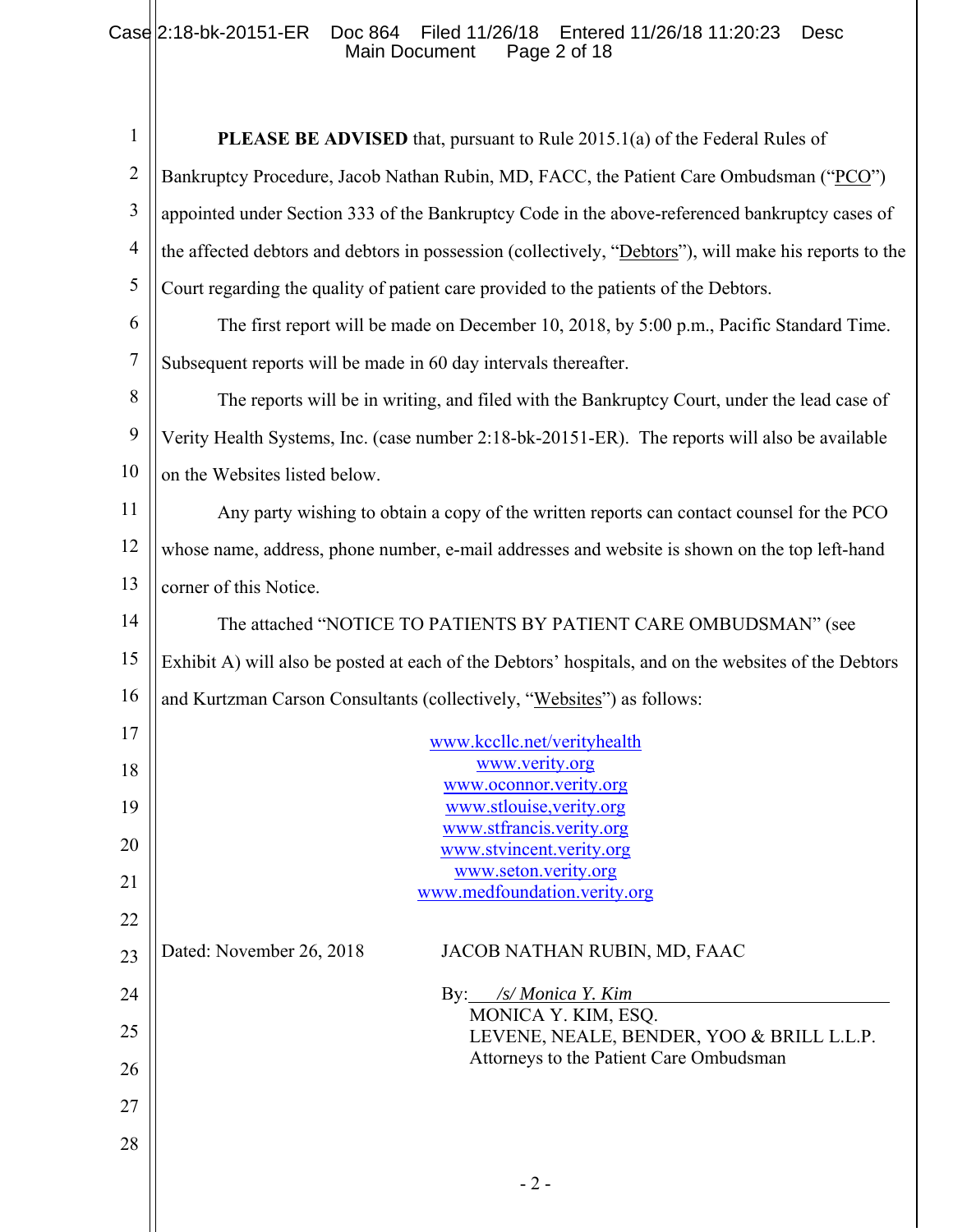|                  | Case 2:18-bk-20151-ER Doc 864 Filed 11/26/18 Entered 11/26/18 11:20:23 Desc<br>Main Document Page 3 of 18 |  |
|------------------|-----------------------------------------------------------------------------------------------------------|--|
|                  | <b>Exhibit A</b>                                                                                          |  |
| $\mathbf{1}$     |                                                                                                           |  |
| $\sqrt{2}$       |                                                                                                           |  |
| $\mathfrak{Z}$   |                                                                                                           |  |
| $\overline{4}$   |                                                                                                           |  |
| 5                |                                                                                                           |  |
| 6                |                                                                                                           |  |
| $\boldsymbol{7}$ |                                                                                                           |  |
| $\, 8$           |                                                                                                           |  |
| $\boldsymbol{9}$ |                                                                                                           |  |
| $10\,$           |                                                                                                           |  |
| 11               |                                                                                                           |  |
| 12               |                                                                                                           |  |
| 13               |                                                                                                           |  |
| 14               |                                                                                                           |  |
| $15\,$           |                                                                                                           |  |
| 16               |                                                                                                           |  |
| $17\,$           |                                                                                                           |  |
| 18               |                                                                                                           |  |
| 19               |                                                                                                           |  |
| $20\,$           |                                                                                                           |  |
| 21               |                                                                                                           |  |
| 22               |                                                                                                           |  |
| 23               |                                                                                                           |  |
| 24               |                                                                                                           |  |
| 25               |                                                                                                           |  |
| $26\text{ }$     |                                                                                                           |  |
| 27               |                                                                                                           |  |
| 28               |                                                                                                           |  |
|                  | $-3-$                                                                                                     |  |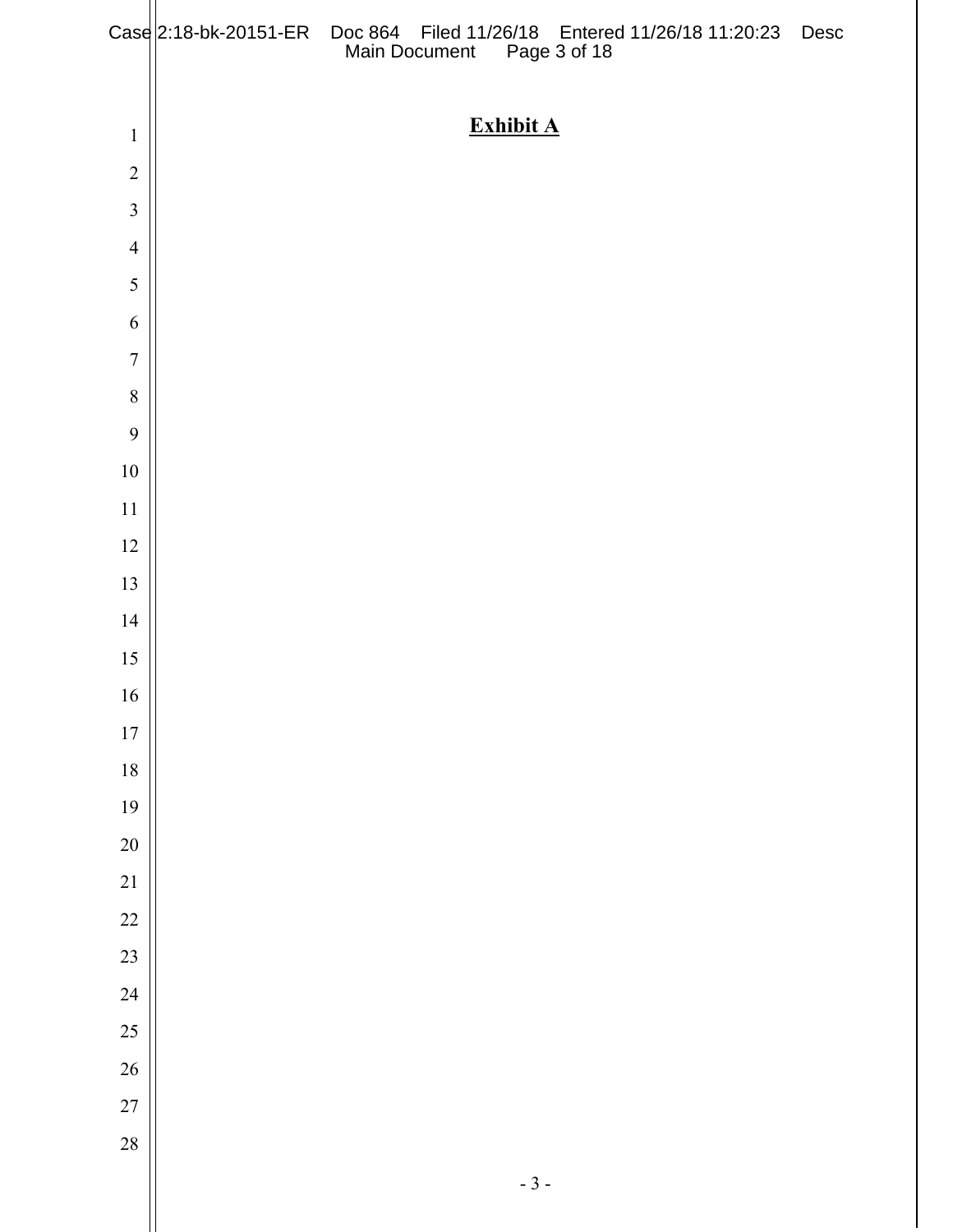1

# **NOTICE TO PATIENTS BY PATIENT CARE OMBUDSMAN**

2 3 4 5 6 7 8 9 Jacob Nathan Rubin, MD, FACC has been appointed as the Patient Care Ombudsman ("PCO") under Section 333 of the Bankruptcy Code in the Chapter 11 bankruptcy cases of Verity Health System of California, Inc., O'Connor Hospital, Saint Louise Regional Hospital, St. Francis Medical Center, St. Vincent Medical Center, Seton Medical Center, St. Vincent Dialysis Center, Inc., and Verity Medical Foundation (collectively, "Debtors"). The PCO will make his reports to the Court regarding the quality of patient care provided to the patients of the Debtors.

10 11 The first report will be made on December 10, 2018, by 5:00 p.m., Pacific Standard Time. Subsequent reports will be made in 60 day intervals thereafter.

12 13 14 The reports will be in writing, and filed with the Bankruptcy Court, under the lead case of Verity Health Systems, Inc. (case number 2:18-bk-20151-ER). The reports will also be available on the Websites listed below.

| 15 | www.kccllc.net/verityhealth                                                 |
|----|-----------------------------------------------------------------------------|
| 16 | www.verity.org                                                              |
| 17 | www.oconnor.verity.org                                                      |
| 18 | www.stlouise, verity.org                                                    |
| 19 | www.stfrancis.verity.org                                                    |
|    | www.stvincent.verity.org                                                    |
| 20 | www.seton.verity.org<br>www.medfoundation.verity.org                        |
| 21 |                                                                             |
| 22 | Any party wishing to obtain a copy of the written reports can also contact  |
|    | counsel for the PCO: Monica Y. Kim, Levene, Neale, Bender, Yoo & Brill      |
| 23 | L.L.P. (www.lnbyb.com), 10250 Constellation Blvd., Suite 1700, Los Angeles, |
| 24 | CA 90067, Telephone: 310-229-1234, Facsimile: (310) 229-1244, E-Mail:       |
| 25 |                                                                             |
| 26 | myk@lnbyb.com                                                               |
| 27 |                                                                             |
|    |                                                                             |
| 28 |                                                                             |
|    | - 4 -                                                                       |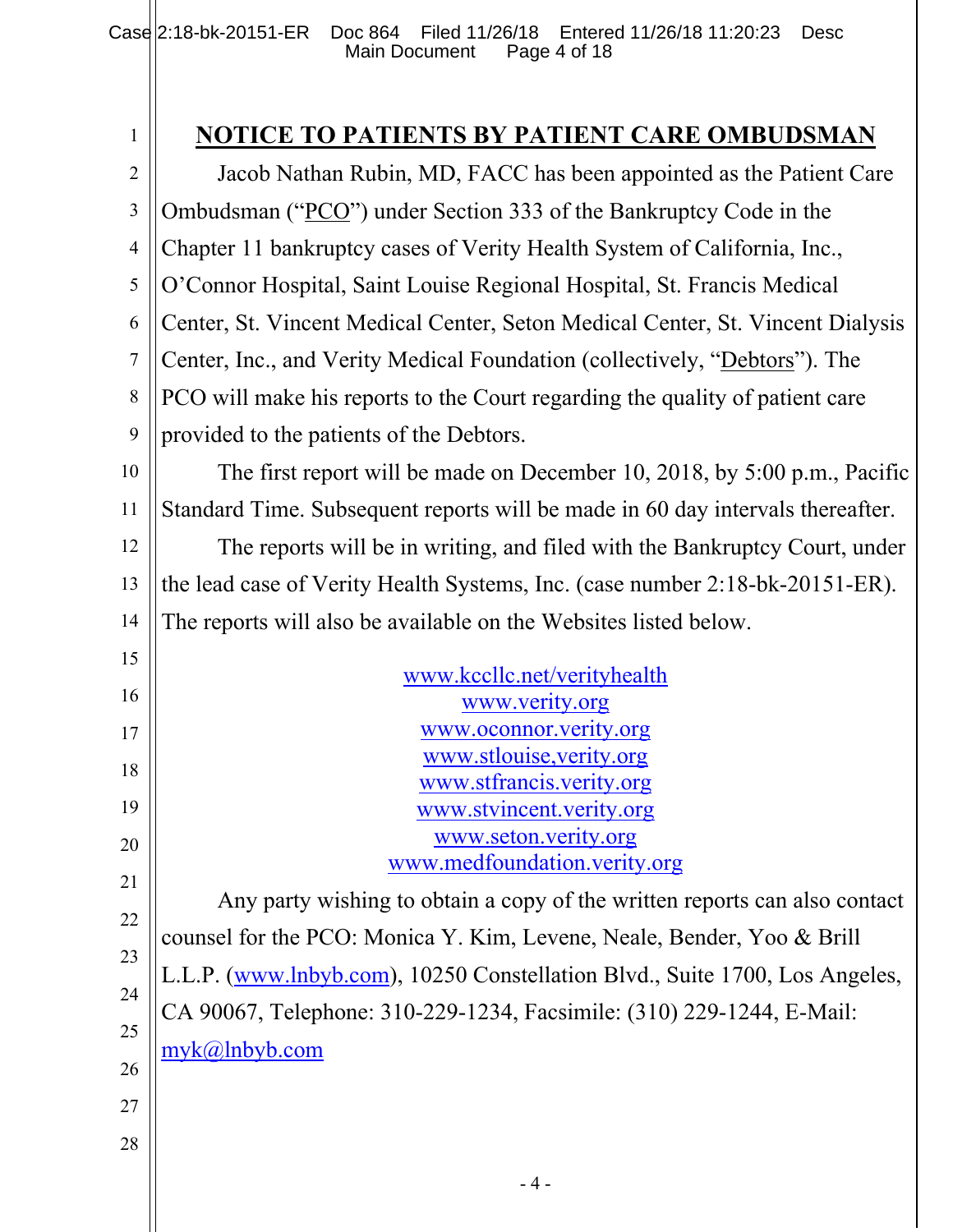|                     | Case 2:18-bk-20151-ER  Doc 864  Filed 11/26/18  Entered 11/26/18  11:20:23<br><b>Desc</b><br>Main Document Page 5 of 18                                                                                                                                                                                                                                                                                                                                                                                                                                                                                                         |  |
|---------------------|---------------------------------------------------------------------------------------------------------------------------------------------------------------------------------------------------------------------------------------------------------------------------------------------------------------------------------------------------------------------------------------------------------------------------------------------------------------------------------------------------------------------------------------------------------------------------------------------------------------------------------|--|
| $\mathbf{1}$        | <b>PROOF OF SERVICE OF DOCUMENT</b>                                                                                                                                                                                                                                                                                                                                                                                                                                                                                                                                                                                             |  |
| $\overline{2}$      | I am over the age of 18 and not a party to this bankruptcy case or adversary proceeding. My business<br>address is:                                                                                                                                                                                                                                                                                                                                                                                                                                                                                                             |  |
| 3                   | 10250 Constellation Blvd., Suite 1700, Los Angeles, CA 90067                                                                                                                                                                                                                                                                                                                                                                                                                                                                                                                                                                    |  |
| 4                   | A true and correct copy of the foregoing document entitled (s <i>pecify</i> ): <b>NOTICE PURSUANT TO FEDERAL</b>                                                                                                                                                                                                                                                                                                                                                                                                                                                                                                                |  |
| 5                   | RULE OF BANKRUPTCY PROCEDURE 2015.1(a) BY PATIENT CARE OMBUDSMSAN will be served or<br>was served (a) on the judge in chambers in the form and manner required by LBR 5005-2(d); and (b) in the<br>manner stated below:                                                                                                                                                                                                                                                                                                                                                                                                         |  |
| 6                   | 1. TO BE SERVED BY THE COURT VIA NOTICE OF ELECTRONIC FILING (NEF): Pursuant to                                                                                                                                                                                                                                                                                                                                                                                                                                                                                                                                                 |  |
| $\overline{7}$<br>8 | controlling General Orders and LBR, the foregoing document will be served by the court via NEF and<br>hyperlink to the document. On November 26, 2018, I checked the CM/ECF docket for this bankruptcy case<br>or adversary proceeding and determined that the following persons are on the Electronic Mail Notice List to                                                                                                                                                                                                                                                                                                      |  |
| 9                   | receive NEF transmission at the email addresses stated below:                                                                                                                                                                                                                                                                                                                                                                                                                                                                                                                                                                   |  |
| 10                  | Service information continued on<br>attached page                                                                                                                                                                                                                                                                                                                                                                                                                                                                                                                                                                               |  |
| 11                  | 2. SERVED BY UNITED STATES MAIL:                                                                                                                                                                                                                                                                                                                                                                                                                                                                                                                                                                                                |  |
| 12                  | On November 26, 2018, I served the following persons and/or entities at the last known addresses in this<br>bankruptcy case or adversary proceeding by placing a true and correct copy thereof in a sealed envelope in                                                                                                                                                                                                                                                                                                                                                                                                          |  |
| 13                  | the United States mail, first class, postage prepaid, and addressed as follows. Listing the judge here<br>constitutes a declaration that mailing to the judge will be completed no later than 24 hours after the<br>document is filed.                                                                                                                                                                                                                                                                                                                                                                                          |  |
| 14                  | $\boxtimes$ Service information continued on                                                                                                                                                                                                                                                                                                                                                                                                                                                                                                                                                                                    |  |
| 15                  | attached page                                                                                                                                                                                                                                                                                                                                                                                                                                                                                                                                                                                                                   |  |
| 16<br>17            | 3. <u>SERVED BY PERSONAL DELIVERY, OVERNIGHT MAIL, FACSIMILE TRANSMISSION OR EMAIL</u><br>(state method for each person or entity served): Pursuant to F.R.Civ.P. 5 and/or controlling LBR, on<br>November 26, 2018, I served the following persons and/or entities by personal delivery, overnight mail<br>service, or (for those who consented in writing to such service method), by facsimile transmission and/or<br>email as follows. Listing the judge here constitutes a declaration that personal delivery on, or overnight mail<br>to, the judge will be completed no later than 24 hours after the document is filed. |  |
| 18                  |                                                                                                                                                                                                                                                                                                                                                                                                                                                                                                                                                                                                                                 |  |
| 19                  | Via Attorney Service                                                                                                                                                                                                                                                                                                                                                                                                                                                                                                                                                                                                            |  |
| 20                  | The Honorable Ernest M. Robles<br>United States Bankruptcy Court, #1560<br>255 E. Temple Street                                                                                                                                                                                                                                                                                                                                                                                                                                                                                                                                 |  |
| 21                  | Los Angeles, CA 90012<br>Service information continued on                                                                                                                                                                                                                                                                                                                                                                                                                                                                                                                                                                       |  |
| 22                  | attached page                                                                                                                                                                                                                                                                                                                                                                                                                                                                                                                                                                                                                   |  |
| 23                  | I declare under penalty of perjury under the laws of the United States that the foregoing is true and correct.                                                                                                                                                                                                                                                                                                                                                                                                                                                                                                                  |  |
| 24                  | /s/ Jason Klassi<br>November 26, 2018,<br>Jason Klassi<br><b>Printed Name</b><br>Signature<br>Date                                                                                                                                                                                                                                                                                                                                                                                                                                                                                                                              |  |
| 25                  |                                                                                                                                                                                                                                                                                                                                                                                                                                                                                                                                                                                                                                 |  |
| 26                  |                                                                                                                                                                                                                                                                                                                                                                                                                                                                                                                                                                                                                                 |  |
| 27                  |                                                                                                                                                                                                                                                                                                                                                                                                                                                                                                                                                                                                                                 |  |
| 28                  |                                                                                                                                                                                                                                                                                                                                                                                                                                                                                                                                                                                                                                 |  |
|                     | $-5-$                                                                                                                                                                                                                                                                                                                                                                                                                                                                                                                                                                                                                           |  |

 $\parallel$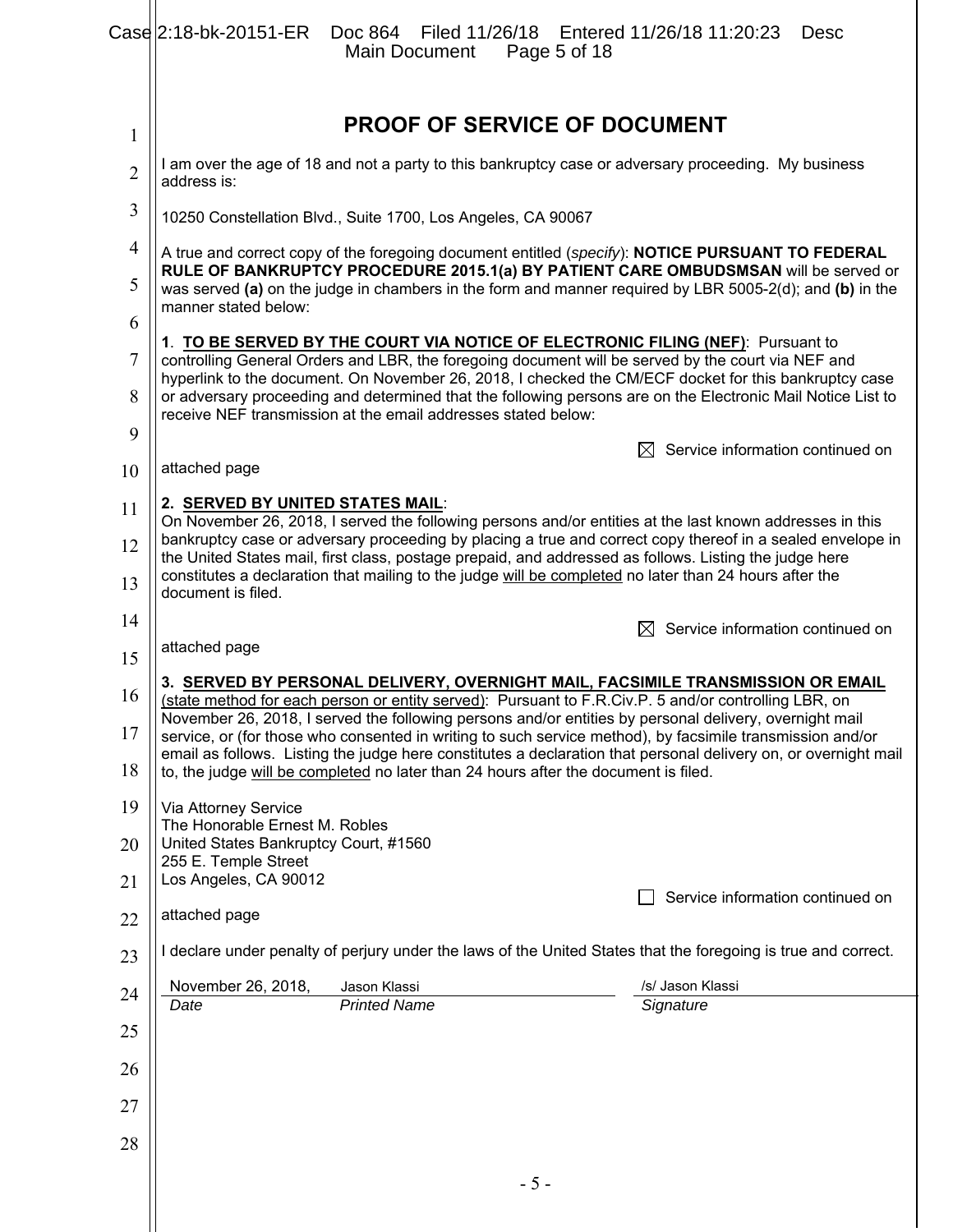## Case 2:18-bk-20151-ER Doc 864 Filed 11/26/18 Entered 11/26/18 11:20:23 Desc Main Document Page 6 of 18

| 1        | 2:18-bk-20151-ER Notice will be electronically mailed to:                                                                                                    |
|----------|--------------------------------------------------------------------------------------------------------------------------------------------------------------|
| 2        | Robert N Amkraut on behalf of Creditor Swinerton Builders<br>ramkraut@foxrothschild.com                                                                      |
| 3        | Kyra E Andrassy on behalf of Creditor MGH Painting, Inc.<br>kandrassy@swelawfirm.com, csheets@swelawfirm.com;gcruz@swelawfirm.com;jchung@swelawfirm.com      |
| 4<br>5   | Kyra E Andrassy on behalf of Interested Party Courtesy NEF<br>kandrassy@swelawfirm.com, csheets@swelawfirm.com;gcruz@swelawfirm.com;jchung@swelawfirm.com    |
| 6        | Simon Aron on behalf of Interested Party RCB Equities #1, LLC<br>saron@wrslawyers.com                                                                        |
| 7        | Keith Patrick Banner on behalf of Interested Party CO Architects<br>kbanner@greenbergglusker.com, sharper@greenbergglusker.com;calendar@greenbergglusker.com |
| 8<br>9   | Cristina E Bautista on behalf of Creditor Health Net of California, Inc.<br>cristina.bautista@kattenlaw.com, ecf.lax.docket@kattenlaw.com                    |
| 10       | James Cornell Behrens on behalf of Creditor Committee Official Committee of Unsecured Creditors of Verity Health<br>System of California, Inc., et al.       |
| 11<br>12 | jbehrens@milbank.com,<br>gbray@milbank.com;mshinderman@milbank.com;hmaghakian@milbank.com;dodonnell@milbank.com;jbrewster@m<br>ilbank.com;JWeber@milbank.com |
| 13       | Ron Bender on behalf of Health Care Ombudsman J. Nathan Ruben<br>rb@lnbyb.com                                                                                |
| 14<br>15 | Ron Bender on behalf of Health Care Ombudsman Jacob Nathan Rubin<br>rb@lnbyb.com                                                                             |
| 16       | Bruce Bennett on behalf of Creditor Verity MOB Financing II LLC<br>bbennett@jonesday.com                                                                     |
| 17<br>18 | Bruce Bennett on behalf of Creditor Verity MOB Financing LLC<br>bbennett@jonesday.com                                                                        |
| 19       | Peter J Benvenutti on behalf of Creditor County of San Mateo<br>pbenvenutti@kellerbenvenutti.com, pjbenven74@yahoo.com                                       |
| 20       | Elizabeth Berke-Dreyfuss on behalf of Creditor Center for Dermatology, Cosmetic and Laser Surgery<br>edreyfuss@wendel.com                                    |
| 21<br>22 | Steven M Berman on behalf of Creditor KForce, Inc.<br>sberman@slk-law.com                                                                                    |
| 23       | Alicia K Berry on behalf of Attorney Alicia Berry<br>Alicia.Berry@doj.ca.gov                                                                                 |
| 24<br>25 | Alicia K Berry on behalf of Interested Party Attorney General For The State Of Ca<br>Alicia.Berry@doj.ca.gov                                                 |
| 26       | Stephen F Biegenzahn on behalf of Creditor Josefina Robles<br>efile@sfblaw.com                                                                               |
| 27<br>28 | Stephen F Biegenzahn on behalf of Interested Party Courtesy NEF<br>efile@sfblaw.com                                                                          |
|          |                                                                                                                                                              |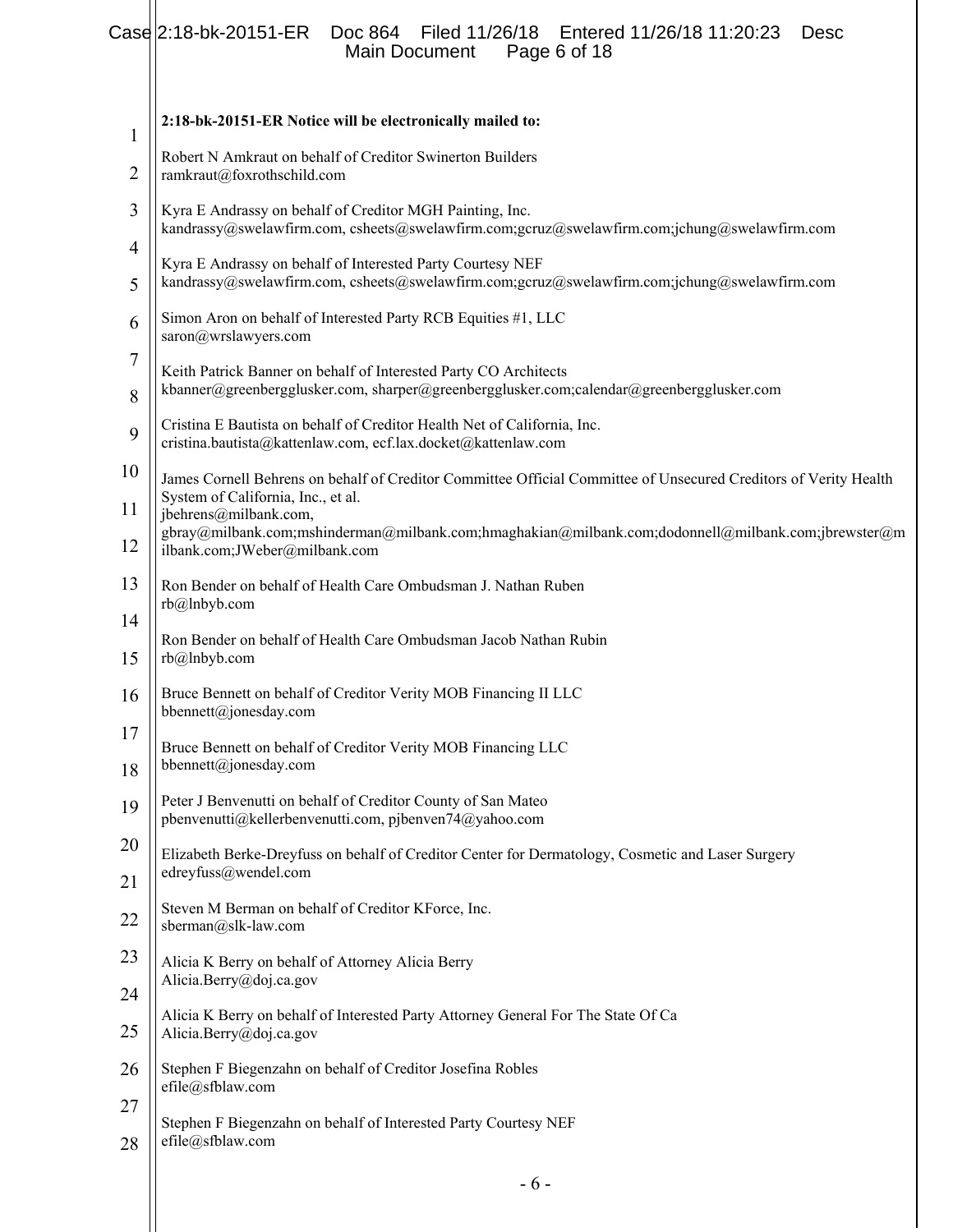## Case 2:18-bk-20151-ER Doc 864 Filed 11/26/18 Entered 11/26/18 11:20:23 Desc Main Document Page 7 of 18

| $\mathbf{1}$        | Karl E Block on behalf of Interested Party Courtesy NEF<br>kblock@loeb.com, jvazquez@loeb.com;ladocket@loeb.com;lrubin@loeb.com;ptaylor@loeb.com                                                                  |  |
|---------------------|-------------------------------------------------------------------------------------------------------------------------------------------------------------------------------------------------------------------|--|
| $\overline{2}$<br>3 | Dustin P Branch on behalf of Interested Party Wells Fargo Bank, National Association, as indenture trustee<br>branchd@ballardspahr.com, carolod@ballardspahr.com;hubenb@ballardspahr.com;Pollack@ballardspahr.com |  |
| 4                   | Michael D Breslauer on behalf of Creditor Hunt Spine Institute, Inc.<br>mbreslauer@swsslaw.com, wyones@swsslaw.com;mbreslauer@ecf.courtdrive.com;wyones@ecf.courtdrive.com                                        |  |
| 5                   | Damarr M Butler on behalf of Creditor Pension Benefit Guaranty Corporation                                                                                                                                        |  |
| 6                   | butler.damarr@pbgc.gov, efile@pbgc.gov                                                                                                                                                                            |  |
| $\tau$              | Lori A Butler on behalf of Creditor Pension Benefit Guaranty Corporation<br>butler.lori@pbgc.gov, efile@pbgc.gov                                                                                                  |  |
| 8<br>9              | Howard Camhi on behalf of Creditor The Huntington National Bank<br>hcamhi@ecjlaw.com, tcastelli@ecjlaw.com;amatsuoka@ecjlaw.com                                                                                   |  |
| 10                  | Shawn M Christianson on behalf of Interested Party Courtesy NEF<br>cmcintire@buchalter.com, schristianson@buchalter.com                                                                                           |  |
| 11<br>12            | David N Crapo on behalf of Creditor Sharp Electronics Corporation<br>dcrapo@gibbonslaw.com, elrosen@gibbonslaw.com                                                                                                |  |
| 13                  | Mariam Danielyan on behalf of Creditor Aida Iniguez<br>md@danielyanlawoffice.com, danielyan.mar@gmail.com                                                                                                         |  |
| 14                  | Mariam Danielyan on behalf of Creditor Francisco Iniguez<br>md@danielyanlawoffice.com, danielyan.mar@gmail.com                                                                                                    |  |
| 15                  | Brian L Davidoff on behalf of Interested Party CO Architects                                                                                                                                                      |  |
| 16                  | bdavidoff@greenbergglusker.com, calendar@greenbergglusker.com;jking@greenbergglusker.com                                                                                                                          |  |
| 17                  | Aaron Davis on behalf of Creditor US Foods, Inc.<br>aaron.davis@bryancave.com, kat.flaherty@bryancave.com                                                                                                         |  |
| 18<br>19            | Kevin M Eckhardt on behalf of Creditor Smith & Nephew, Inc.<br>keckhardt@huntonak.com, keckhardt@hunton.com                                                                                                       |  |
| 20                  | Andy J Epstein on behalf of Interested Party Courtesy NEF<br>taxcpaesq@gmail.com                                                                                                                                  |  |
| 21                  | Christine R Etheridge on behalf of Creditor Fka GE Capital Wells Fargo Vendor Financial Services, LLC                                                                                                             |  |
| 22                  | christine.etheridge@ikonfin.com                                                                                                                                                                                   |  |
| 23                  | M Douglas Flahaut on behalf of Creditor Medline Industries, Inc.<br>flahaut.douglas@arentfox.com                                                                                                                  |  |
| 24                  | Michael G Fletcher on behalf of Interested Party Courtesy NEF<br>mfletcher@frandzel.com, sking@frandzel.com                                                                                                       |  |
| 25<br>26            | Eric J Fromme on behalf of Creditor CHHP Holdings II, LLC<br>efromme@tocounsel.com, lchapman@tocounsel.com                                                                                                        |  |
| 27                  | Eric J Fromme on behalf of Creditor CPH Hospital Management, LLC<br>efromme@tocounsel.com, lchapman@tocounsel.com                                                                                                 |  |
| 28                  |                                                                                                                                                                                                                   |  |
|                     | $-7-$                                                                                                                                                                                                             |  |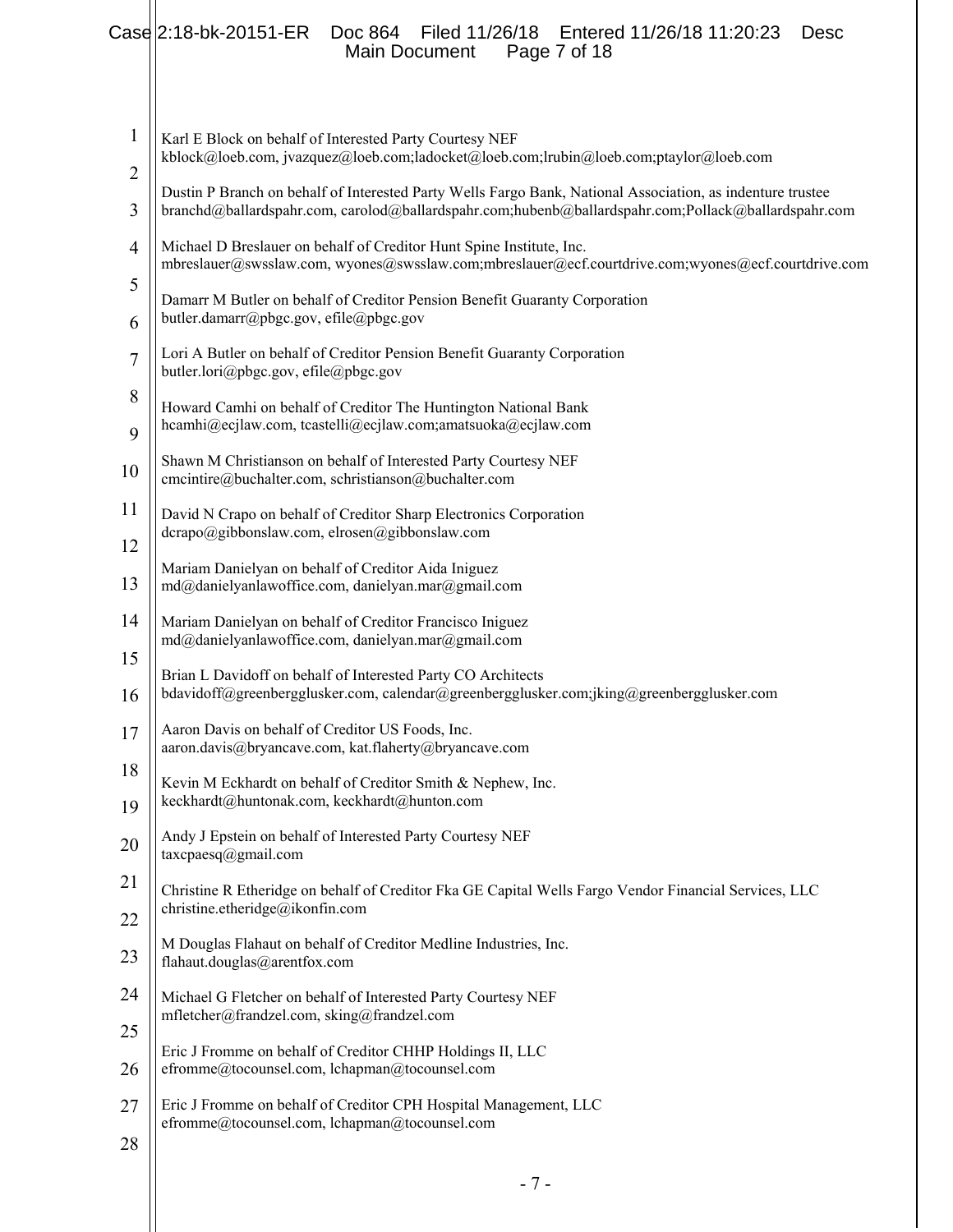## Case 2:18-bk-20151-ER Doc 864 Filed 11/26/18 Entered 11/26/18 11:20:23 Desc Main Document Page 8 of 18

| 1              | Eric J Fromme on behalf of Creditor Eladh, L.P.<br>efromme@tocounsel.com, lchapman@tocounsel.com                                                                     |
|----------------|----------------------------------------------------------------------------------------------------------------------------------------------------------------------|
| $\overline{2}$ | Eric J Fromme on behalf of Creditor Gardena Hospital L.P.<br>efromme@tocounsel.com, lchapman@tocounsel.com                                                           |
| 3<br>4         | Jeffrey K Garfinkle on behalf of Creditor McKesson Corporation<br>jgarfinkle@buchalter.com, docket@buchalter.com;dcyrankowski@buchalter.com                          |
| 5              | Jeffrey K Garfinkle on behalf of Interested Party Courtesy NEF                                                                                                       |
| 6              | jgarfinkle@buchalter.com, docket@buchalter.com;dcyrankowski@buchalter.com<br>Lawrence B Gill on behalf of Interested Party Courtesy NEF                              |
| $\overline{7}$ | lgill@nelsonhardiman.com, rrange@nelsonhardiman.com                                                                                                                  |
| 8              | Paul R. Glassman on behalf of Creditor Long Beach Memorial Medical Center<br>pglassman@sycr.com                                                                      |
| 9              | Eric D Goldberg on behalf of Creditor Otsuka Pharmaceutical Development & Commercialization, Inc.<br>eric.goldberg@dlapiper.com, eric-goldberg-1103@ecf.pacerpro.com |
| 10<br>11       | Mary H Haas on behalf of Creditor American National Red Cross<br>maryhaas@dwt.com, melissastrobel@dwt.com;laxdocket@dwt.com;yunialubega@dwt.com                      |
| 12             | Michael S Held on behalf of Creditor Medecision, Inc.<br>mheld@jw.com                                                                                                |
| 13<br>14       | Robert M Hirsh on behalf of Creditor Medline Industries, Inc.<br>Robert.Hirsh@arentfox.com                                                                           |
| 15             | Florice Hoffman on behalf of Creditor National Union of Healthcare Workers<br>fhoffman@socal.rr.com, floricehoffman@gmail.com                                        |
| 16<br>17       | Michael Hogue on behalf of Creditor Workday, Inc.<br>hoguem@gtlaw.com, fernandezc@gtlaw.com;SFOLitDock@gtlaw.com                                                     |
| 18             | Marsha A Houston on behalf of Creditor Healthcare Transformation Inc.<br>mhouston@reedsmith.com                                                                      |
| 19             | Brian D Huben on behalf of Creditor Southeast Medical Center, LLC and Slauson Associates of Huntington Park, LLC                                                     |
| 20             | hubenb@ballardspahr.com, carolod@ballardspahr.com                                                                                                                    |
| 21             | John Mark Jennings on behalf of Creditor GE HFS, LLC<br>johnmark.jennings@kutakrock.com                                                                              |
| 22             | Monique D Jewett-Brewster on behalf of Creditor Paragon Mechanical, Inc.<br>mjb@hopkinscarley.com, jkeehnen@hopkinscarley.com                                        |
| 23             | Gregory R Jones on behalf of Interested Party County of Santa Clara                                                                                                  |
| 24             | gjones@mwe.com, rnhunter@mwe.com                                                                                                                                     |
| 25             | Lance N Jurich on behalf of Creditor ALLY BANK<br>ljurich@loeb.com, karnote@loeb.com;ladocket@loeb.com                                                               |
| 26<br>27       | Ivan L Kallick on behalf of Interested Party Ivan Kallick<br>ikallick@manatt.com, ihernandez@manatt.com                                                              |
| 28             | Lior Katz on behalf of Creditor Refugio Estrada                                                                                                                      |
|                | $-8-$                                                                                                                                                                |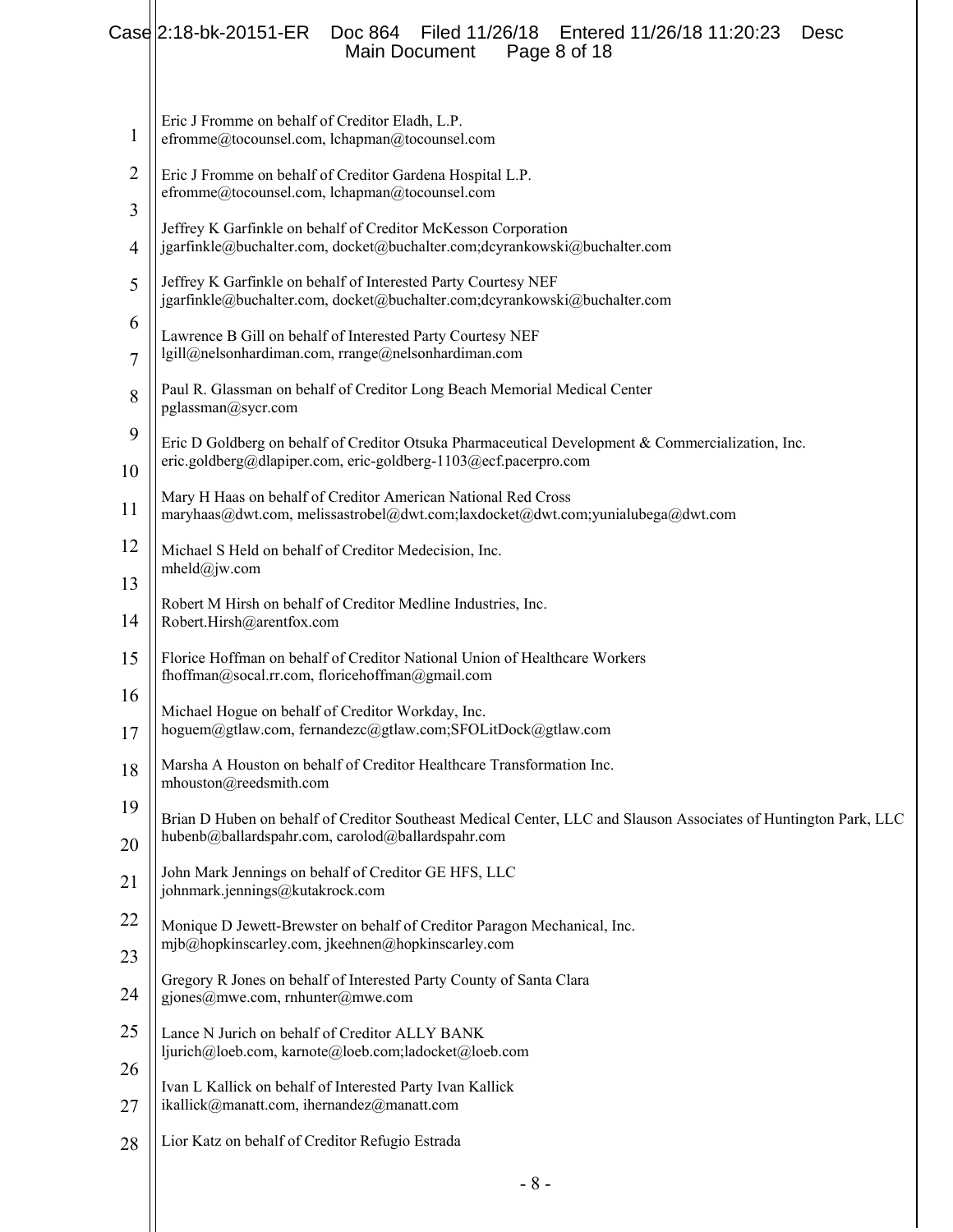## Case 2:18-bk-20151-ER Doc 864 Filed 11/26/18 Entered 11/26/18 11:20:23 Desc Main Document Page 9 of 18

| 1                   | katzlawapc@gmail.com                                                                                                                                                    |  |
|---------------------|-------------------------------------------------------------------------------------------------------------------------------------------------------------------------|--|
| 2                   | Jane Kim on behalf of Creditor County of San Mateo<br>jkim@kellerbenvenutti.com                                                                                         |  |
| 3                   | Monica Y Kim on behalf of Health Care Ombudsman Jacob Nathan Rubin<br>myk@lnbrb.com, myk@ecf.inforuptcy.com                                                             |  |
| 4<br>5              | Gary E Klausner on behalf of Interested Party Courtesy NEF<br>gek@lnbyb.com                                                                                             |  |
| 6                   | Marilyn Klinger on behalf of Attorney Hartford Fire Insurance Company<br>MKlinger@smtdlaw.com, svargas@smtdlaw.com                                                      |  |
| $\overline{7}$<br>8 | Joseph A Kohanski on behalf of Creditor United Nurses Associations of CA/Union of Health Care Professionals<br>jkohanski@bushgottlieb.com, kprestegard@bushgottlieb.com |  |
| 9                   | Chris D. Kuhner on behalf of Creditor OCH Forest 1, General Partner of O'Connor Health Center 1, a limited<br>partnership                                               |  |
| 10                  | c.kuhner@kornfieldlaw.com                                                                                                                                               |  |
| 11                  | Darryl S Laddin on behalf of Creditor c/o Darryl S. Laddin Sysco Los Angeles, Inc.<br>bkrfilings@agg.com                                                                |  |
| 12                  | Richard A Lapping on behalf of Creditor Retirement Plan for Hospital Employees<br>richard@lappinglegal.com                                                              |  |
| 13<br>14            | Paul J Laurin on behalf of Creditor Roche Diagnostics Corporation<br>plaurin@btlaw.com, slmoore@btlaw.com;jboustani@btlaw.com                                           |  |
| 15                  | David E Lemke on behalf of Creditor ALLY BANK                                                                                                                           |  |
| 16                  | david.lemke@wallerlaw.com,<br>chris.cronk@wallerlaw.com;Melissa.jones@wallerlaw.com;cathy.thomas@wallerlaw.com                                                          |  |
| 17                  | Elan S Levey on behalf of Creditor Federal Communications Commission<br>elan.levey@usdoj.gov, louisa.lin@usdoj.gov                                                      |  |
| 18<br>19            | Elan S Levey on behalf of Creditor Pension Benefit Guaranty Corporation<br>elan.levey@usdoj.gov, louisa.lin@usdoj.gov                                                   |  |
| 20                  | Elan S Levey on behalf of Creditor United States Department of Health and Human Services<br>elan.levey@usdoj.gov, louisa.lin@usdoj.gov                                  |  |
| 21                  | Samuel R Maizel on behalf of Debtor De Paul Ventures - San Jose Dialysis, LLC                                                                                           |  |
| 22                  | samuel.maizel@dentons.com,<br>alicia.aguilar@dentons.com;docket.general.lit.LOS@dentons.com;tania.moyron@dentons.com;kathryn.howard@dento                               |  |
| 23                  | ns.com;joan.mack@dentons.com                                                                                                                                            |  |
| 24                  | Samuel R Maizel on behalf of Debtor De Paul Ventures, LLC<br>samuel.maizel@dentons.com,                                                                                 |  |
| 25                  | alicia.aguilar@dentons.com;docket.general.lit.LOS@dentons.com;tania.moyron@dentons.com;kathryn.howard@dento<br>ns.com;joan.mack@dentons.com                             |  |
| 26                  | Samuel R Maizel on behalf of Debtor O'Connor Hospital Foundation<br>samuel.maizel@dentons.com,                                                                          |  |
| 27                  | alicia.aguilar@dentons.com;docket.general.lit.LOS@dentons.com;tania.moyron@dentons.com;kathryn.howard@dento<br>ns.com;joan.mack@dentons.com                             |  |
| 28                  |                                                                                                                                                                         |  |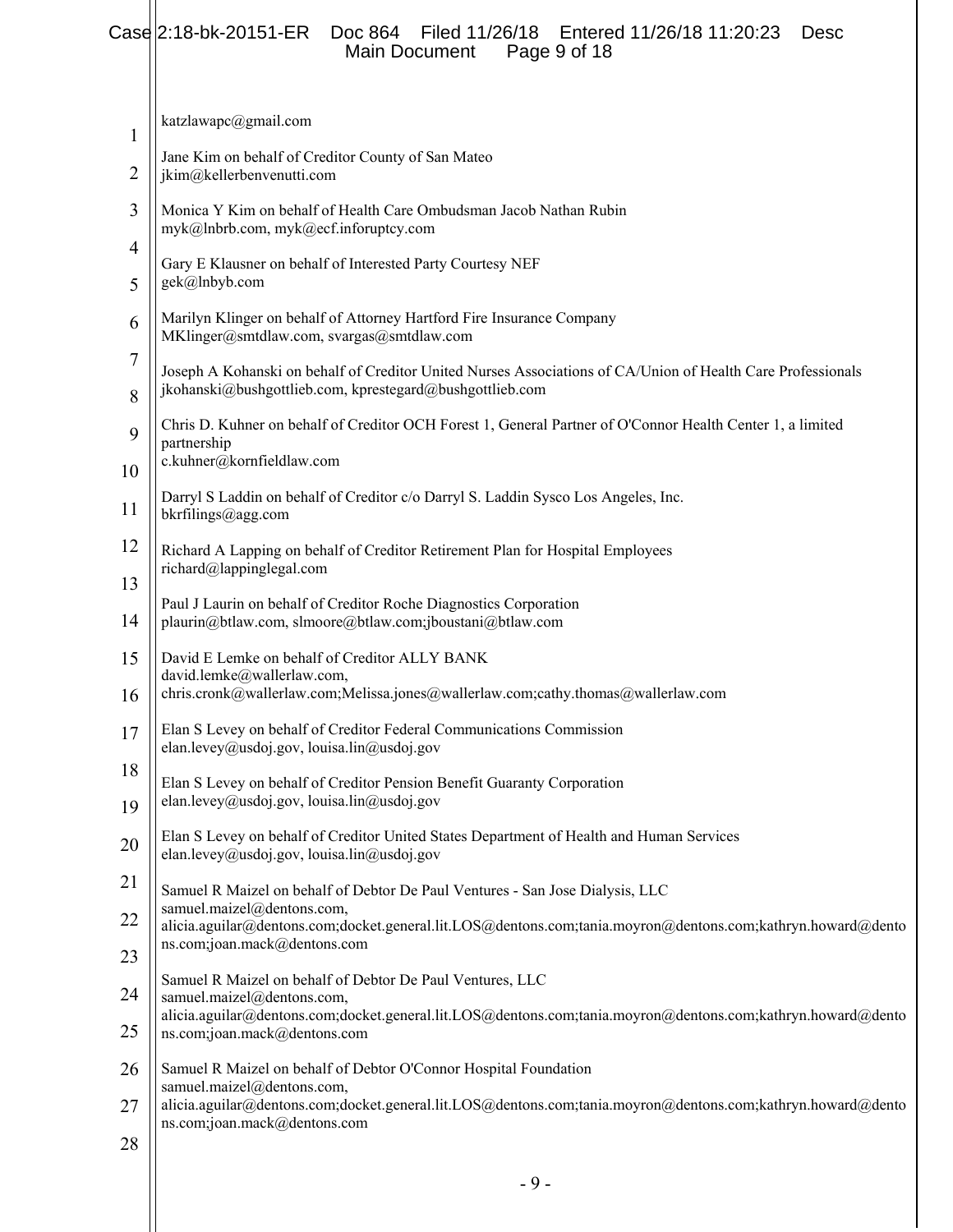#### Case 2:18-bk-20151-ER Doc 864 Filed 11/26/18 Entered 11/26/18 11:20:23 Desc Main Document Page 10 of 18 L

| $\mathbf{1}$        | Samuel R Maizel on behalf of Debtor St. Francis Medical Center of Lynwood Foundation<br>samuel.maizel@dentons.com,                                                        |
|---------------------|---------------------------------------------------------------------------------------------------------------------------------------------------------------------------|
| $\overline{2}$      | alicia.aguilar@dentons.com;docket.general.lit.LOS@dentons.com;tania.moyron@dentons.com;kathryn.howard@dento<br>ns.com;joan.mack@dentons.com                               |
| 3                   | Samuel R Maizel on behalf of Debtor St. Vincent Foundation<br>samuel.maizel@dentons.com,                                                                                  |
| $\overline{4}$      | alicia.aguilar@dentons.com;docket.general.lit.LOS@dentons.com;tania.moyron@dentons.com;kathryn.howard@dento<br>ns.com;joan.mack@dentons.com                               |
| 5                   | Samuel R Maizel on behalf of Debtor Verity Business Services                                                                                                              |
| 6<br>$\overline{7}$ | samuel.maizel@dentons.com,<br>alicia.aguilar@dentons.com;docket.general.lit.LOS@dentons.com;tania.moyron@dentons.com;kathryn.howard@dento<br>ns.com;joan.mack@dentons.com |
| 8                   | Samuel R Maizel on behalf of Debtor Verity Health System of California, Inc.<br>samuel.maizel@dentons.com,                                                                |
| 9                   | alicia.aguilar@dentons.com;docket.general.lit.LOS@dentons.com;tania.moyron@dentons.com;kathryn.howard@dento<br>ns.com;joan.mack@dentons.com                               |
| 10                  | Samuel R Maizel on behalf of Debtor Verity Holdings, LLC<br>samuel.maizel@dentons.com,                                                                                    |
| 11                  | alicia.aguilar@dentons.com;docket.general.lit.LOS@dentons.com;tania.moyron@dentons.com;kathryn.howard@dento<br>ns.com;joan.mack@dentons.com                               |
| 12<br>13            | Samuel R Maizel on behalf of Debtor Verity Medical Foundation                                                                                                             |
| 14                  | samuel.maizel@dentons.com,<br>alicia.aguilar@dentons.com;docket.general.lit.LOS@dentons.com;tania.moyron@dentons.com;kathryn.howard@dento<br>ns.com;joan.mack@dentons.com |
| 15                  | Samuel R Maizel on behalf of Plaintiff Verity Health System of California, Inc.                                                                                           |
| 16                  | samuel.maizel@dentons.com,<br>alicia.aguilar@dentons.com;docket.general.lit.LOS@dentons.com;tania.moyron@dentons.com;kathryn.howard@dento<br>ns.com;joan.mack@dentons.com |
| 17                  | Alvin Mar on behalf of U.S. Trustee United States Trustee (LA)                                                                                                            |
| 18                  | alvin.mar@usdoj.gov                                                                                                                                                       |
| 19                  | Craig G Margulies on behalf of Interested Party Courtesy NEF<br>Craig@MarguliesFaithlaw.com,                                                                              |
| 20                  | Victoria@MarguliesFaithlaw.com;David@MarguliesFaithLaw.com;Helen@MarguliesFaithlaw.com                                                                                    |
| 21                  | Hutchison B Meltzer on behalf of Interested Party Attorney General For The State Of Ca<br>hutchison.meltzer@doj.ca.gov, Alicia.Berry@doj.ca.gov                           |
| 22                  | John A Moe, II on behalf of Debtor O'Connor Hospital<br>john.moe@dentons.com,                                                                                             |
| 23                  | glenda.spratt@dentons.com,derry.kalve@dentons.com,andy.jinnah@dentons.com,bryan.bates@dentons.com                                                                         |
| 24                  | John A Moe, II on behalf of Debtor O'Connor Hospital Foundation<br>john.moe@dentons.com,                                                                                  |
| 25                  | glenda.spratt@dentons.com,derry.kalve@dentons.com,andy.jinnah@dentons.com,bryan.bates@dentons.com                                                                         |
| 26                  | John A Moe, II on behalf of Debtor Seton Medical Center<br>john.moe@dentons.com,                                                                                          |
| 27                  | glenda.spratt@dentons.com,derry.kalve@dentons.com,andy.jinnah@dentons.com,bryan.bates@dentons.com                                                                         |
| 28                  | John A Moe, II on behalf of Debtor St. Francis Medical Center                                                                                                             |
|                     | $-10-$                                                                                                                                                                    |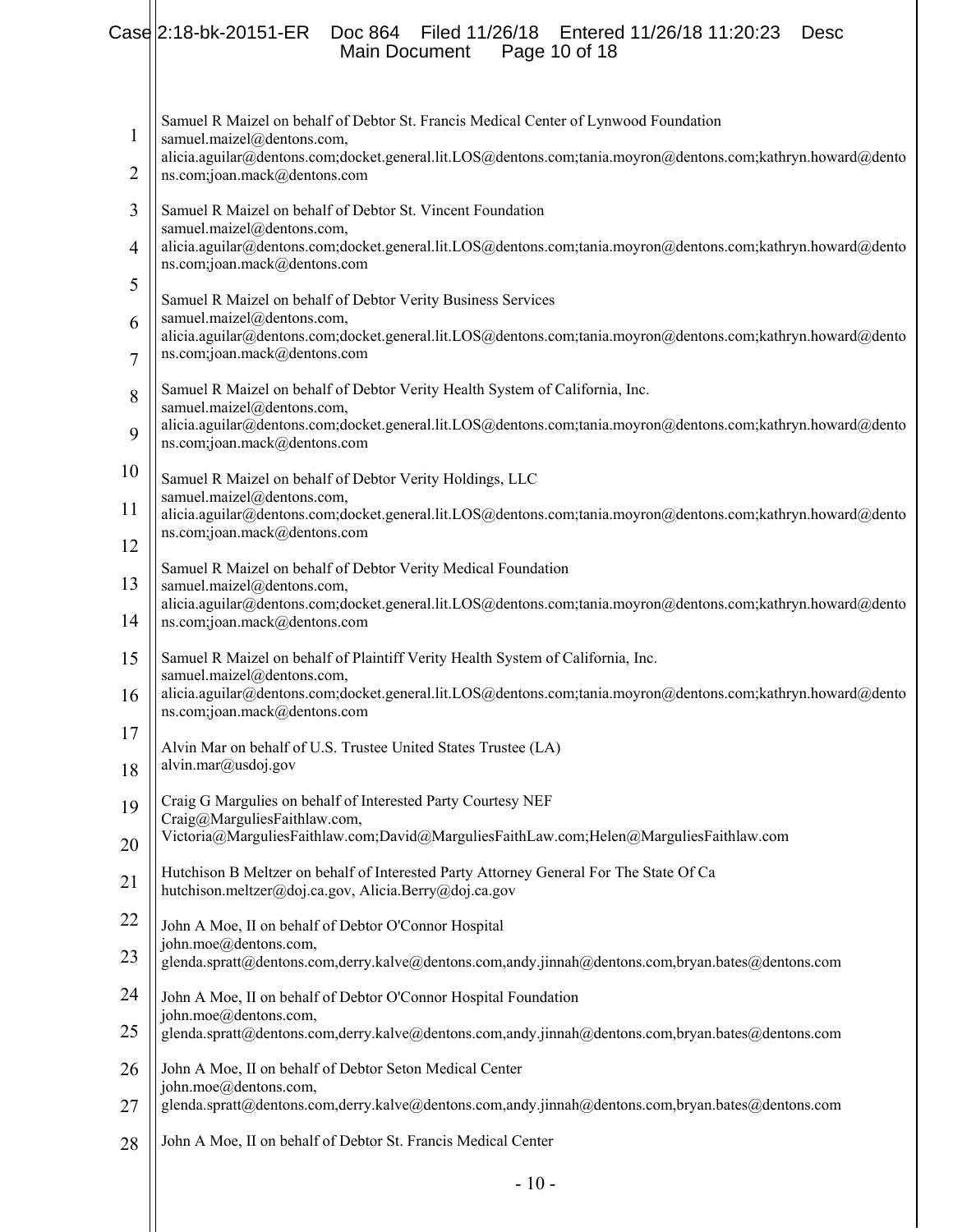#### Case 2:18-bk-20151-ER Doc 864 Filed 11/26/18 Entered 11/26/18 11:20:23 Desc<br>Main Document Page 11 of 18 Main Document

john.moe@dentons.com,

- 1 glenda.spratt@dentons.com,derry.kalve@dentons.com,andy.jinnah@dentons.com,bryan.bates@dentons.com
- 2 John A Moe, II on behalf of Debtor St. Francis Medical Center of Lynwood Foundation john.moe@dentons.com,
- 3 glenda.spratt@dentons.com,derry.kalve@dentons.com,andy.jinnah@dentons.com,bryan.bates@dentons.com
- 4 John A Moe, II on behalf of Debtor St. Louise Regional Hospital john.moe@dentons.com,
- 5 glenda.spratt@dentons.com,derry.kalve@dentons.com,andy.jinnah@dentons.com,bryan.bates@dentons.com
- 6 John A Moe, II on behalf of Debtor St. Vincent Dialysis Center, Inc. john.moe@dentons.com,
- 7 glenda.spratt@dentons.com,derry.kalve@dentons.com,andy.jinnah@dentons.com,bryan.bates@dentons.com
- 8 John A Moe, II on behalf of Debtor St. Vincent Foundation john.moe@dentons.com,
- 9 glenda.spratt@dentons.com,derry.kalve@dentons.com,andy.jinnah@dentons.com,bryan.bates@dentons.com
- 10 John A Moe, II on behalf of Debtor Verity Health System of California, Inc.
- 11 john.moe@dentons.com, glenda.spratt@dentons.com,derry.kalve@dentons.com,andy.jinnah@dentons.com,bryan.bates@dentons.com
- 12 John A Moe, II on behalf of Debtor Verity Medical Foundation john.moe@dentons.com,
- 13 glenda.spratt@dentons.com,derry.kalve@dentons.com,andy.jinnah@dentons.com,bryan.bates@dentons.com
- Monserrat Morales on behalf of Interested Party Courtesy NEF
- 14 15 mmorales@marguliesfaithlaw.com, Victoria@marguliesfaithlaw.com;David@MarguliesFaithLaw.com;Helen@marguliesfaithlaw.com

Kevin H Morse on behalf of Interested Party Courtesy NEF

- 16 kevin.morse@saul.com, rmarcus@AttorneyMM.com;sean.williams@saul.com
- 17 Marianne S Mortimer on behalf of Creditor Premier, Inc. mmortimer@sycr.com, jrothstein@sycr.com
- 18 19 Tania M Moyron on behalf of Debtor De Paul Ventures - San Jose Dialysis, LLC tania.moyron@dentons.com, chris.omeara@dentons.com
- 20 Tania M Moyron on behalf of Debtor De Paul Ventures, LLC tania.moyron@dentons.com, chris.omeara@dentons.com
- 21 22 Tania M Moyron on behalf of Debtor O'Connor Hospital tania.moyron@dentons.com, chris.omeara@dentons.com
- Tania M Moyron on behalf of Debtor O'Connor Hospital Foundation
- 23 tania.moyron@dentons.com, chris.omeara@dentons.com
- 24 25 Tania M Moyron on behalf of Debtor Saint Louise Regional Hospital Foundation tania.moyron@dentons.com, chris.omeara@dentons.com
- 26 Tania M Moyron on behalf of Debtor Seton Medical Center tania.moyron@dentons.com, chris.omeara@dentons.com
- 27 Tania M Moyron on behalf of Debtor Seton Medical Center Foundation tania.moyron@dentons.com, chris.omeara@dentons.com
- 28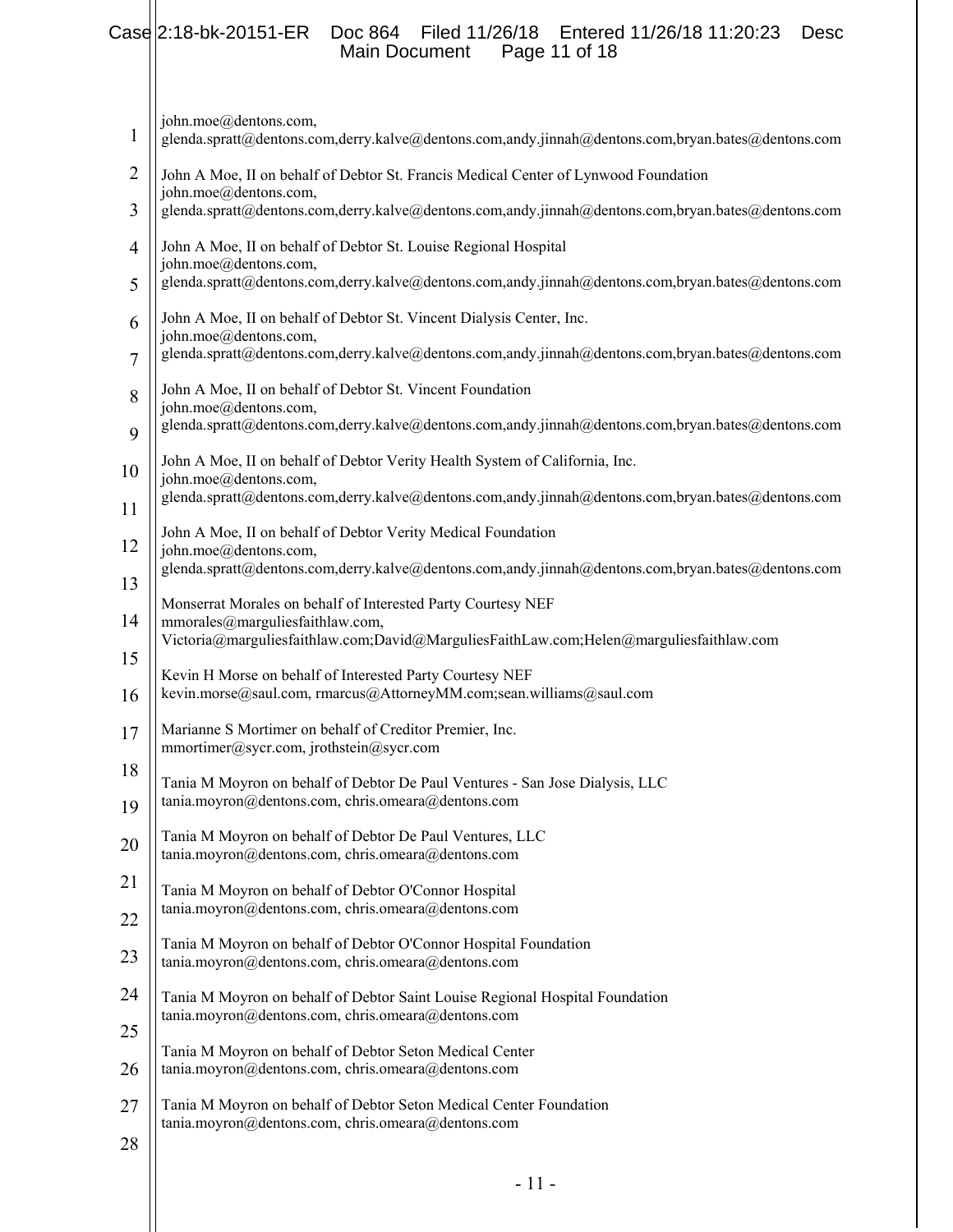## Case 2:18-bk-20151-ER Doc 864 Filed 11/26/18 Entered 11/26/18 11:20:23 Desc Main Document Page 12 of 18

L

| $\mathbf{1}$ | Tania M Moyron on behalf of Debtor St. Francis Medical Center<br>tania.moyron@dentons.com, chris.omeara@dentons.com                                                                      |
|--------------|------------------------------------------------------------------------------------------------------------------------------------------------------------------------------------------|
| 2            | Tania M Moyron on behalf of Debtor St. Francis Medical Center of Lynwood Foundation<br>tania.moyron@dentons.com, chris.omeara@dentons.com                                                |
| 3<br>4       | Tania M Moyron on behalf of Debtor St. Louise Regional Hospital<br>tania.moyron@dentons.com, chris.omeara@dentons.com                                                                    |
| 5            | Tania M Moyron on behalf of Debtor St. Vincent Dialysis Center, Inc.<br>tania.moyron@dentons.com, chris.omeara@dentons.com                                                               |
| 6<br>7       | Tania M Moyron on behalf of Debtor St. Vincent Foundation<br>tania.moyron@dentons.com, chris.omeara@dentons.com                                                                          |
| 8            | Tania M Moyron on behalf of Debtor St. Vincent Medical Center<br>tania.moyron@dentons.com, chris.omeara@dentons.com                                                                      |
| 9            | Tania M Moyron on behalf of Debtor Verity Business Services<br>tania.moyron@dentons.com, chris.omeara@dentons.com                                                                        |
| 10<br>11     | Tania M Moyron on behalf of Debtor Verity Health System of California, Inc.<br>tania.moyron@dentons.com, chris.omeara@dentons.com                                                        |
| 12           | Tania M Moyron on behalf of Debtor Verity Holdings, LLC<br>tania.moyron@dentons.com, chris.omeara@dentons.com                                                                            |
| 13<br>14     | Tania M Moyron on behalf of Debtor Verity Medical Foundation<br>tania.moyron@dentons.com, chris.omeara@dentons.com                                                                       |
| 15           | Tania M Moyron on behalf of Plaintiff Verity Health System of California, Inc.<br>tania.moyron@dentons.com, chris.omeara@dentons.com                                                     |
| 16<br>17     | Alan I Nahmias on behalf of Interested Party Courtesy NEF<br>anahmias@mbnlawyers.com, jdale@mbnlawyers.com                                                                               |
| 18           | Alan I Nahmias on behalf of Interested Party Alan I Nahmias<br>anahmias@mbnlawyers.com, jdale@mbnlawyers.com                                                                             |
| 19<br>20     | Jennifer L Nassiri on behalf of Creditor Old Republic Insurance Company, et al<br>jennifernassiri@quinnemanuel.com                                                                       |
| 21           | Charles E Nelson on behalf of Interested Party Wells Fargo Bank, National Association, as indenture trustee<br>nelsonc@ballardspahr.com, wassweilerw@ballardspahr.com                    |
| 22           | Sheila Gropper Nelson on behalf of Creditor Golden GatePerfusion Inc<br>shedoesbklaw@aol.com                                                                                             |
| 23<br>24     | Mark A Neubauer on behalf of Creditor Angeles IPA A Medical Corporation<br>mneubauer@carltonfields.com,                                                                                  |
| 25           | mlrodriguez@carltonfields.com;smcloughlin@carltonfields.com;schau@carltonfields.com;NDunn@carltonfields.com<br>Mark A Neubauer on behalf of Creditor St. Vincent IPA Medical Corporation |
| 26           | mneubauer@carltonfields.com,<br>mlrodriguez@carltonfields.com;smcloughlin@carltonfields.com;schau@carltonfields.com;NDunn@carltonfields.com                                              |
| 27<br>28     | Mark A Neubauer on behalf of Interested Party Courtesy NEF<br>mneubauer@carltonfields.com,                                                                                               |
|              |                                                                                                                                                                                          |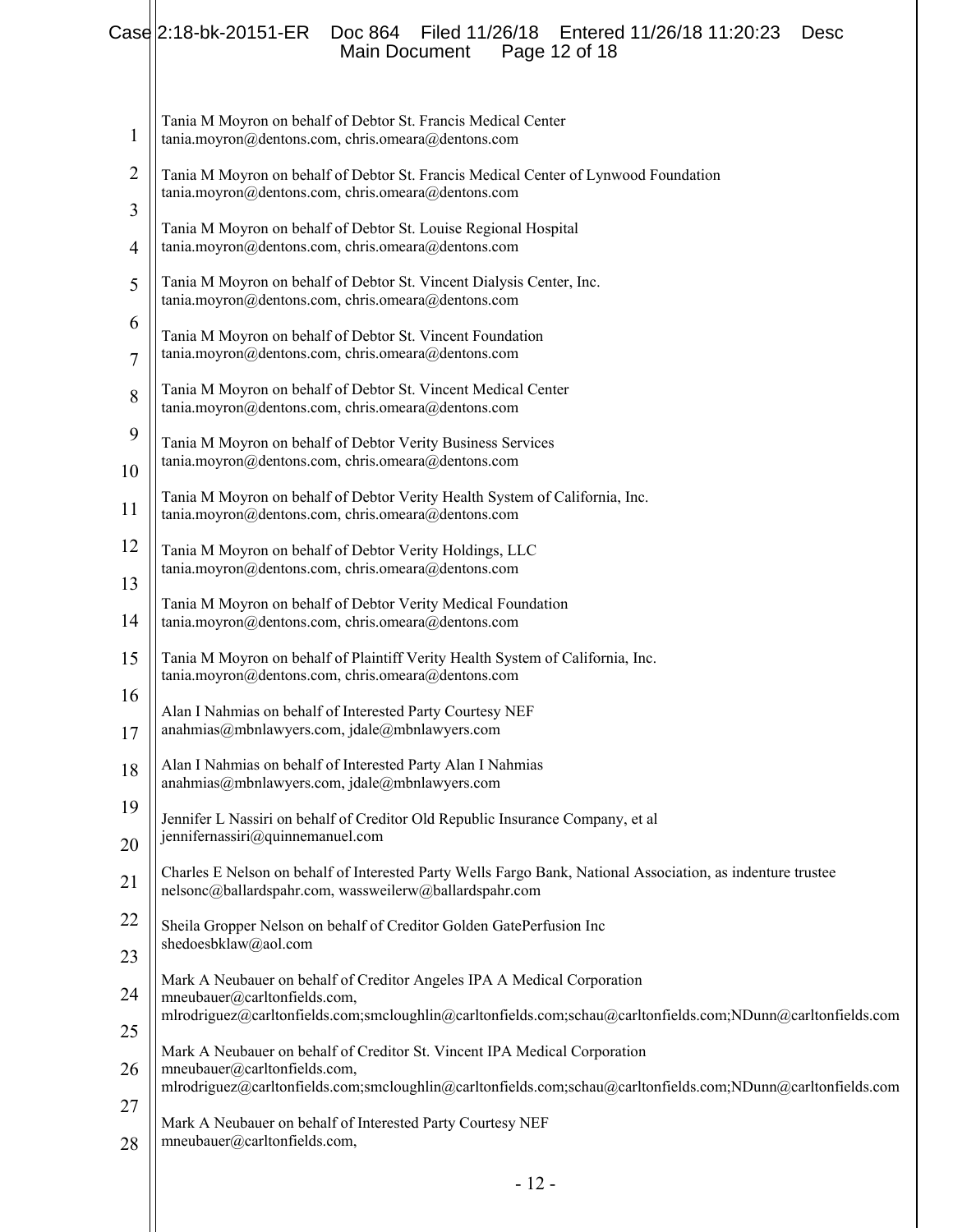## Case 2:18-bk-20151-ER Doc 864 Filed 11/26/18 Entered 11/26/18 11:20:23 Desc Main Document Page 13 of 18

| 1        | mlrodriguez@carltonfields.com;smcloughlin@carltonfields.com;schau@carltonfields.com;NDunn@carltonfields.com                                                                                                                                 |
|----------|---------------------------------------------------------------------------------------------------------------------------------------------------------------------------------------------------------------------------------------------|
| 2        | Bryan L Ngo on behalf of Interested Party All Care Medical Group, Inc<br>bngo@fortislaw.com,<br>BNgo@bluecapitallaw.com;SPicariello@fortislaw.com;JNguyen@fortislaw.com;JNguyen@bluecapitallaw.com                                          |
| 3<br>4   | Bryan L Ngo on behalf of Interested Party All Care Medical Group, Inc.<br>bngo@fortislaw.com,                                                                                                                                               |
| 5        | BNgo@bluecapitallaw.com;SPicariello@fortislaw.com;JNguyen@fortislaw.com;JNguyen@bluecapitallaw.com                                                                                                                                          |
| 6        | Melissa T Ngo on behalf of Creditor Pension Benefit Guaranty Corporation<br>ngo.melissa@pbgc.gov, efile@pbgc.gov                                                                                                                            |
| 7<br>8   | Abigail V O'Brient on behalf of Creditor UMB Bank, N.A., as master indenture trustee and Wells Fargo Bank, National<br>Association, as indenture trustee<br>avobrient@mintz.com, docketing@mintz.com;DEHashimoto@mintz.com;nleali@mintz.com |
| 9        | Abigail V O'Brient on behalf of Interested Party Courtesy NEF<br>avobrient@mintz.com, docketing@mintz.com;DEHashimoto@mintz.com;nleali@mintz.com                                                                                            |
| 10<br>11 | John R OKeefe, Jr on behalf of Creditor The Huntington National Bank<br>jokeefe@metzlewis.com, slohr@metzlewis.com                                                                                                                          |
| 12       | Paul J Pascuzzi on behalf of Creditor Toyon Associates, Inc.<br>ppascuzzi@ffwplaw.com, lnlasley@ffwplaw.com                                                                                                                                 |
| 13       | Lisa M Peters on behalf of Creditor GE HFS, LLC<br>lisa.peters@kutakrock.com, marybeth.brukner@kutakrock.com                                                                                                                                |
| 14<br>15 | Christopher J Petersen on behalf of Creditor Infor (US), Inc.<br>cjpetersen@blankrome.com, gsolis@blankrome.com                                                                                                                             |
| 16       | Mark D Plevin on behalf of Interested Party Courtesy NEF<br>mplevin@crowell.com, cromo@crowell.com                                                                                                                                          |
| 17<br>18 | David M Poitras on behalf of Interested Party Courtesy NEF<br>dpoitras@wedgewood-inc.com, dpoitras@jmbm.com;dmarcus@wedgewood-inc.com;aguisinger@wedgewood-<br>inc.com                                                                      |
| 19       | Steven G. Polard on behalf of Creditor Schwalb Consulting, Inc.                                                                                                                                                                             |
| 20       | spolard@ch-law.com, cborrayo@ch-law.com                                                                                                                                                                                                     |
| 21       | Thomas J Polis on behalf of Creditor Florencio Zabala<br>tom@polis-law.com, paralegal@polis-law.com;r59042@notify.bestcase.com                                                                                                              |
| 22       | Thomas J Polis on behalf of Creditor Maria Zavala<br>tom@polis-law.com, paralegal@polis-law.com;r59042@notify.bestcase.com                                                                                                                  |
| 23<br>24 | Lori L Purkey on behalf of Creditor Stryker Corporation<br>bareham@purkeyandassociates.com                                                                                                                                                  |
| 25       | William M Rathbone on behalf of Interested Party Cigna Healthcare of California, Inc., and Llife Insurance Company                                                                                                                          |
| 26       | of North America<br>wrathbone@grsm.com, jmydlandevans@grsm.com                                                                                                                                                                              |
| 27       | Michael B Reynolds on behalf of Creditor California Physicians' Service dba Blue Shield of California<br>mreynolds@swlaw.com, kcollins@swlaw.com                                                                                            |
| 28       | $-13-$                                                                                                                                                                                                                                      |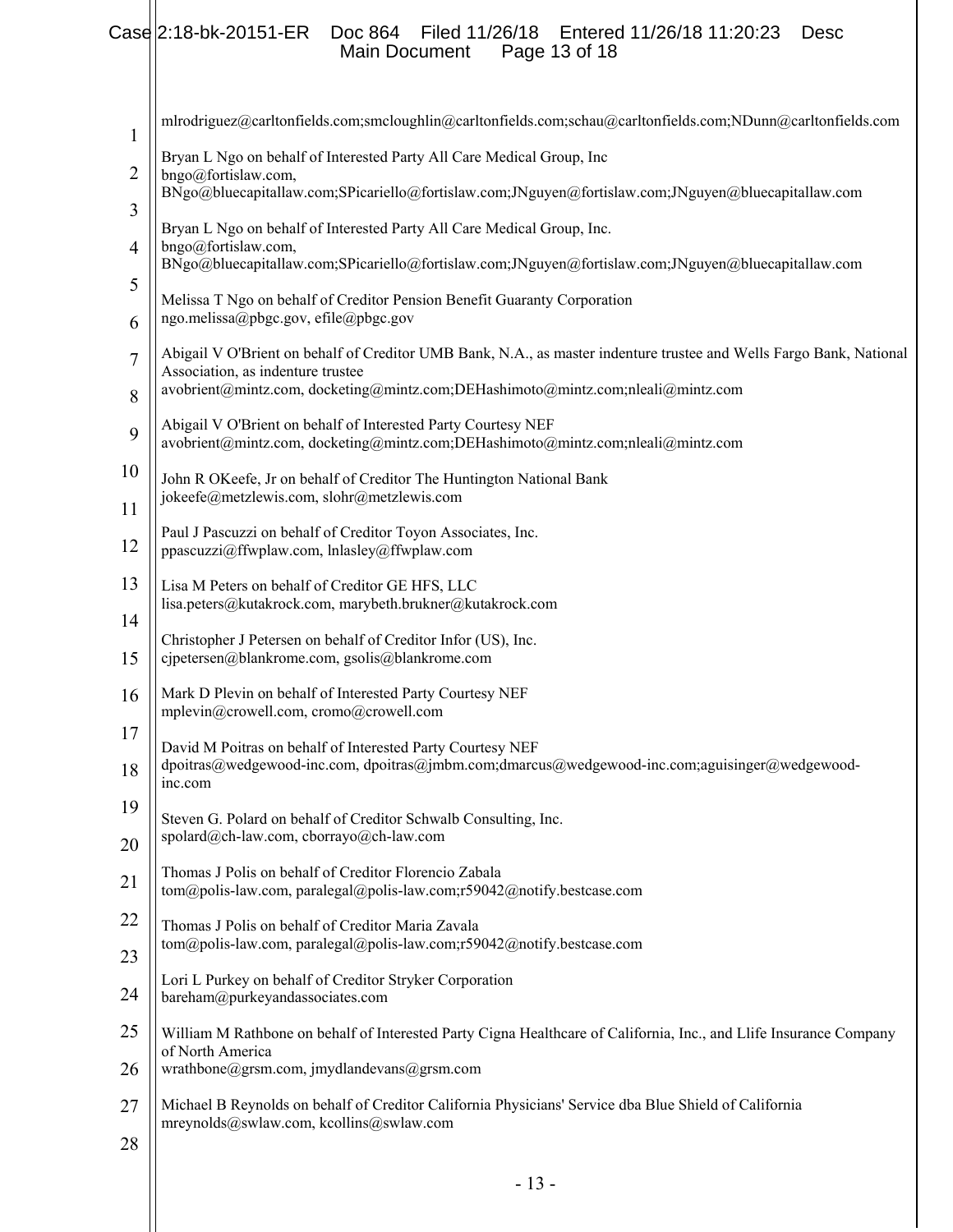## Case 2:18-bk-20151-ER Doc 864 Filed 11/26/18 Entered 11/26/18 11:20:23 Desc Main Document Page 14 of 18

| 1              | Michael B Reynolds on behalf of Interested Party Courtesy NEF<br>mreynolds@swlaw.com, kcollins@swlaw.com                                                                                             |  |  |  |
|----------------|------------------------------------------------------------------------------------------------------------------------------------------------------------------------------------------------------|--|--|--|
| 2<br>3         | Emily P Rich on behalf of Creditor SEIU United Healthcare Workers - West<br>erich@unioncounsel.net, bankruptcycourtnotices@unioncounsel.net                                                          |  |  |  |
| $\overline{4}$ | Emily P Rich on behalf of Creditor Stationary Engineers Local 39<br>erich@unioncounsel.net, bankruptcycourtnotices@unioncounsel.net                                                                  |  |  |  |
| 5              | Emily P Rich on behalf of Creditor Stationary Engineers Local 39 Health and Welfare Trust Fund<br>erich@unioncounsel.net, bankruptcycourtnotices@unioncounsel.net                                    |  |  |  |
| 6<br>7         | Emily P Rich on behalf of Creditor Stationary Engineers Local 39 Pension Trust Fund<br>erich@unioncounsel.net, bankruptcycourtnotices@unioncounsel.net                                               |  |  |  |
| 8              | Debra Riley on behalf of Creditor California Statewide Communities Development Authority<br>driley@allenmatkins.com, plewis@allenmatkins.com;jalisuag@allenmatkins.com;bcrfilings@allenmatkins.com   |  |  |  |
| 9              | Julie H Rome-Banks on behalf of Creditor Bay Area Surgical Management, LLC<br>julie@bindermalter.com                                                                                                 |  |  |  |
| 10<br>11       | Mary H Rose on behalf of Interested Party Courtesy NEF<br>mrose@buchalter.com, salarcon@buchalter.com                                                                                                |  |  |  |
| 12             | Megan A Rowe on behalf of Interested Party Courtesy NEF                                                                                                                                              |  |  |  |
| 13             | mrowe@dsrhealthlaw.com, lwestoby@dsrhealthlaw.com<br>Nathan A Schultz on behalf of Creditor Swinerton Builders                                                                                       |  |  |  |
| 14<br>15       | nschultz@foxrothschild.com<br>Mark A Serlin on behalf of Creditor RightSourcing, Inc.                                                                                                                |  |  |  |
| 16             | ms@swllplaw.com, mor@swllplaw.com<br>Seth B Shapiro on behalf of Creditor United States Department of Health and Human Services                                                                      |  |  |  |
| 17             | seth.shapiro@usdoj.gov                                                                                                                                                                               |  |  |  |
| 18<br>19       | Rosa A Shirley on behalf of Interested Party Courtesy NEF<br>rshirley@nelsonhardiman.com,<br>ksherry@nelsonhardiman.com;lgill@nelsonhardiman.com;mmarkwell@nelsonhardiman.com;rrange@nelsonhardiman. |  |  |  |
| 20             | com<br>Rosa A Shirley on behalf of Special Counsel Nelson Hardiman LLP                                                                                                                               |  |  |  |
| 21             | rshirley@nelsonhardiman.com,<br>ksherry@nelsonhardiman.com;lgill@nelsonhardiman.com;mmarkwell@nelsonhardiman.com;rrange@nelsonhardiman.<br>com                                                       |  |  |  |
| 22<br>23       | Kyrsten Skogstad on behalf of Creditor California Nurses Association<br>kskogstad@calnurses.org, rcraven@calnurses.org                                                                               |  |  |  |
| 24             | Michael St James on behalf of Interested Party Medical Staff of Seton Medical Center<br>ecf@stjames-law.com                                                                                          |  |  |  |
| 25             | Andrew Still on behalf of Interested Party Courtesy NEF                                                                                                                                              |  |  |  |
| 26<br>27       | astill@swlaw.com, kcollins@swlaw.com<br>Jason D Strabo on behalf of Creditor U.S. Bank National Association, not individually, but as Indenture Trustee                                              |  |  |  |
| 28             | jstrabo@mwe.com, ahoneycutt@mwe.com                                                                                                                                                                  |  |  |  |
|                |                                                                                                                                                                                                      |  |  |  |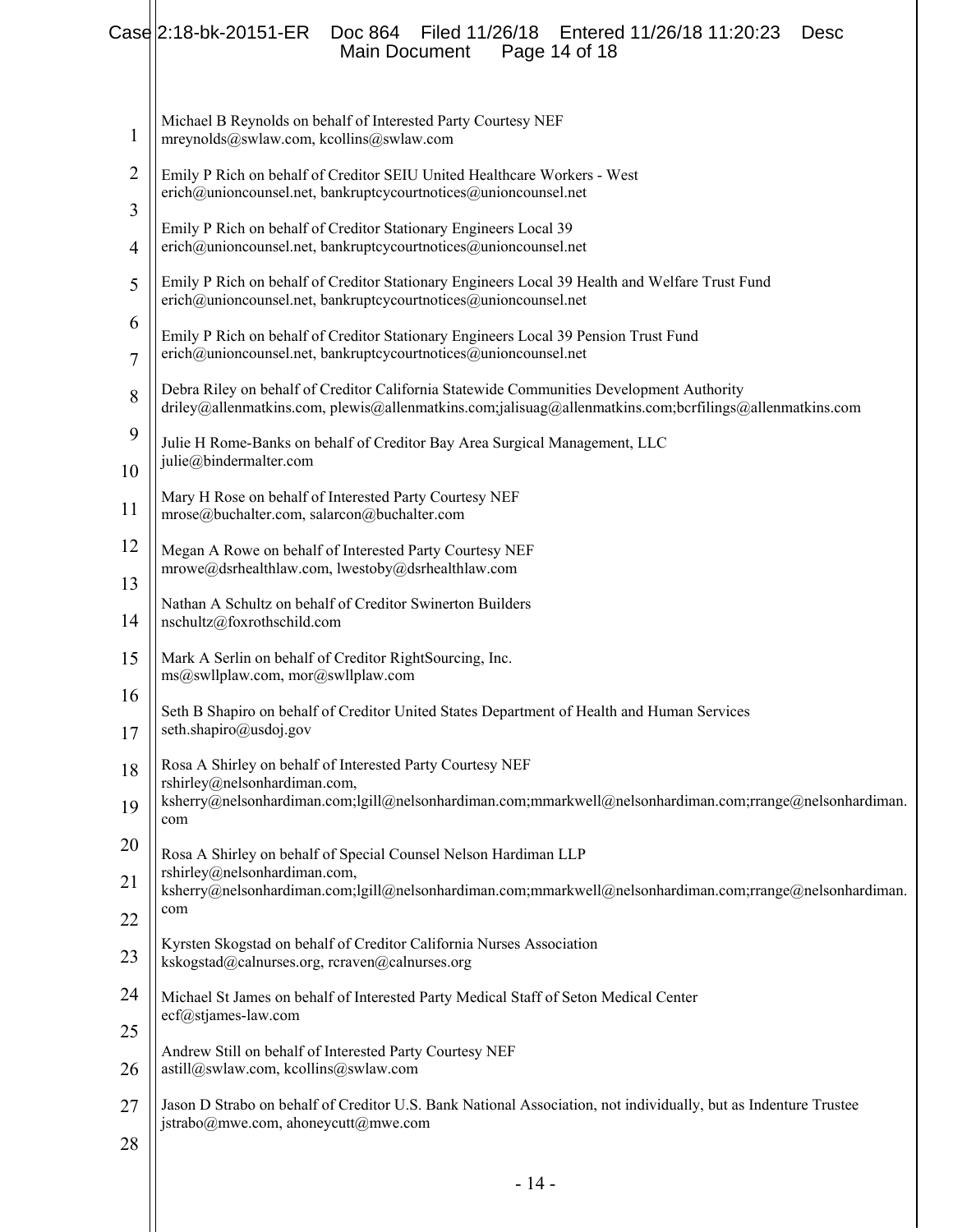## Case 2:18-bk-20151-ER Doc 864 Filed 11/26/18 Entered 11/26/18 11:20:23 Desc Main Document Page 15 of 18

| 1              | Sabrina L Streusand on behalf of Creditor NTT DATA Services Holding Corporation<br>Streusand@slollp.com                                                                                            |  |  |  |
|----------------|----------------------------------------------------------------------------------------------------------------------------------------------------------------------------------------------------|--|--|--|
| $\overline{2}$ | Ralph J Swanson on behalf of Creditor O'Connor Building LLC<br>ralph.swanson@berliner.com, sabina.hall@berliner.com<br>Gary F Torrell on behalf of Interested Party Courtesy NEF<br>gft@vrmlaw.com |  |  |  |
| 3<br>4         |                                                                                                                                                                                                    |  |  |  |
| 5              | United States Trustee (LA)<br>ustpregion16.la.ecf@usdoj.gov                                                                                                                                        |  |  |  |
| 6<br>7         | Matthew S Walker on behalf of Creditor Stanford Health Care<br>matthew.walker@pillsburylaw.com, candy.kleiner@pillsburylaw.com                                                                     |  |  |  |
| 8              | Matthew S Walker on behalf of Interested Party Matthew S Walker<br>matthew.walker@pillsburylaw.com, candy.kleiner@pillsburylaw.com                                                                 |  |  |  |
| 9<br>10        | Jason Wallach on behalf of Interested Party Courtesy NEF<br>jwallach@ghplaw.com, g33404@notify.cincompass.com                                                                                      |  |  |  |
| 11             | Kenneth K Wang on behalf of Creditor California Department of Health Care Services<br>kenneth.wang@doj.ca.gov, Jennifer.Kim@doj.ca.gov;susan.lincoln@doj.ca.gov;yesenia.caro@doj.ca.gov            |  |  |  |
| 12             | Phillip K Wang on behalf of Creditor Delta Dental of California<br>phillip.wang@rimonlaw.com, david.kline@rimonlaw.com                                                                             |  |  |  |
| 13<br>14       | Gerrick Warrington on behalf of Interested Party Courtesy NEF<br>gwarrington@frandzel.com, dmoore@frandzel.com                                                                                     |  |  |  |
| 15             | Adam G Wentland on behalf of Creditor CHHP Holdings II, LLC<br>awentland@tocounsel.com                                                                                                             |  |  |  |
| 16<br>17       | Adam G Wentland on behalf of Creditor CPH Hospital Management, LLC<br>awentland@tocounsel.com                                                                                                      |  |  |  |
| 18             | Adam G Wentland on behalf of Creditor Eladh, L.P.<br>awentland@tocounsel.com                                                                                                                       |  |  |  |
| 19<br>20       | Adam G Wentland on behalf of Creditor Gardena Hospital L.P.<br>awentland@tocounsel.com                                                                                                             |  |  |  |
| 21             | Latonia Williams on behalf of Creditor AppleCare Medical Group<br>lwilliams@goodwin.com, bankruptcy@goodwin.com                                                                                    |  |  |  |
| 22             | Latonia Williams on behalf of Creditor AppleCare Medical Group, Inc.<br>lwilliams@goodwin.com, bankruptcy@goodwin.com                                                                              |  |  |  |
| 23<br>24       | Latonia Williams on behalf of Creditor AppleCare Medical Management, LLC<br>lwilliams@goodwin.com, bankruptcy@goodwin.com                                                                          |  |  |  |
| 25             | Latonia Williams on behalf of Creditor St. Francis Inc.<br>lwilliams@goodwin.com, bankruptcy@goodwin.com                                                                                           |  |  |  |
| 26<br>27       | Michael S Winsten on behalf of Interested Party Courtesy NEF<br>mike@winsten.com                                                                                                                   |  |  |  |
| 28             | Jeffrey C Wisler on behalf of Interested Party Cigna Healthcare of California, Inc., and Llife Insurance Company of                                                                                |  |  |  |
|                |                                                                                                                                                                                                    |  |  |  |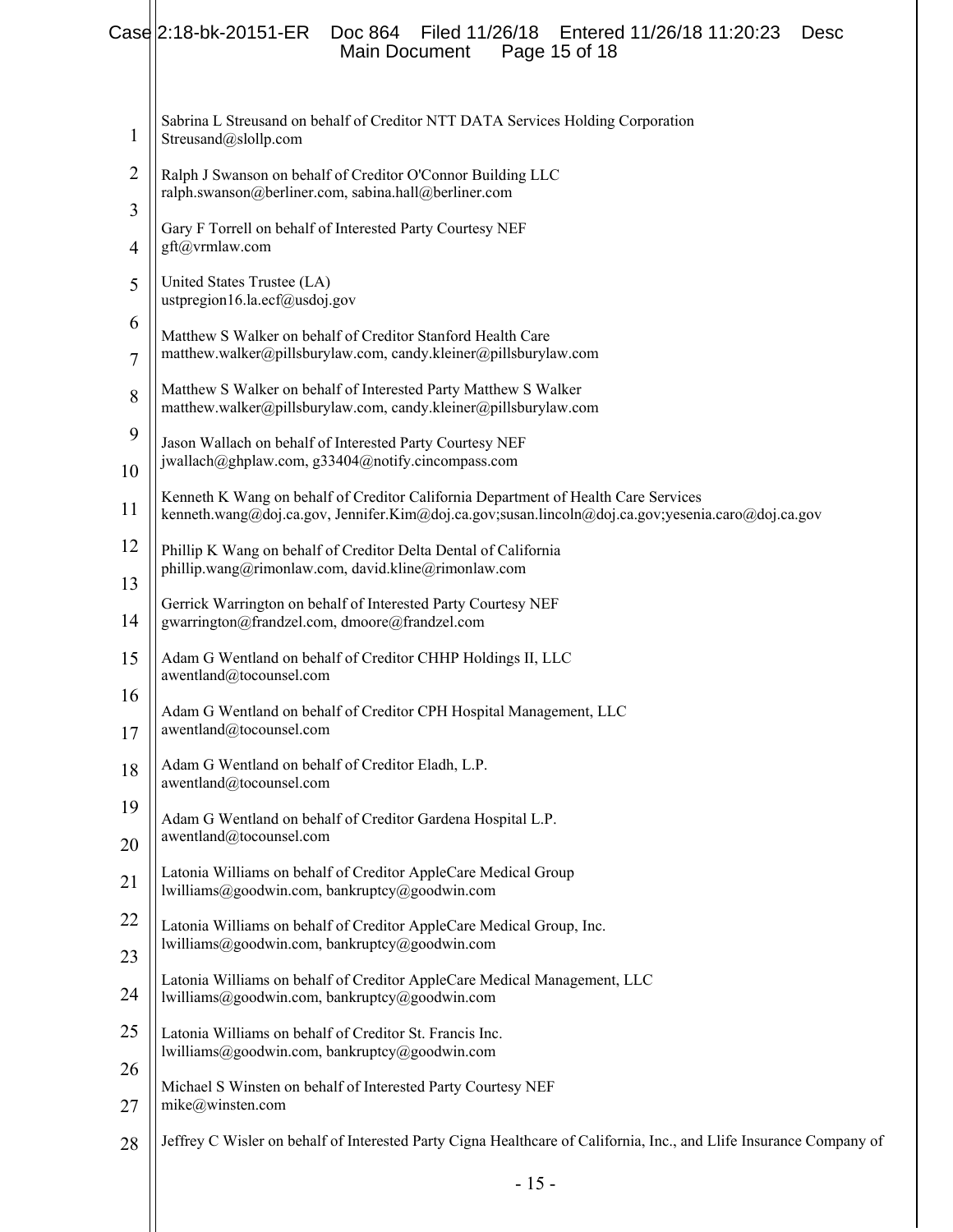#### Case 2:18-bk-20151-ER Doc 864 Filed 11/26/18 Entered 11/26/18 11:20:23 Desc<br>Main Document Page 16 of 18 Main Document

 North America jwisler@connollygallagher.com, dperkins@connollygallagher.com Neal L Wolf on behalf of Creditor San Jose Medical Group, Inc. nwolf@hansonbridgett.com, calendarclerk@hansonbridgett.com,lchappell@hansonbridgett.com Neal L Wolf on behalf of Creditor Sports, Orthopedic and Rehabilitation Associates nwolf@hansonbridgett.com, calendarclerk@hansonbridgett.com,lchappell@hansonbridgett.com Hatty K Yip on behalf of U.S. Trustee United States Trustee (LA) hatty.yip@usdoj.gov Andrew J Ziaja on behalf of Interested Party Engineers and Scientists of California Local 20, IFPTE aziaja@leonardcarder.com, sgroff@leonardcarder.com;msimons@leonardcarder.com;lbadar@leonardcarder.com Rose Zimmerman on behalf of Interested Party City of Daly City rzimmerman@dalycity.org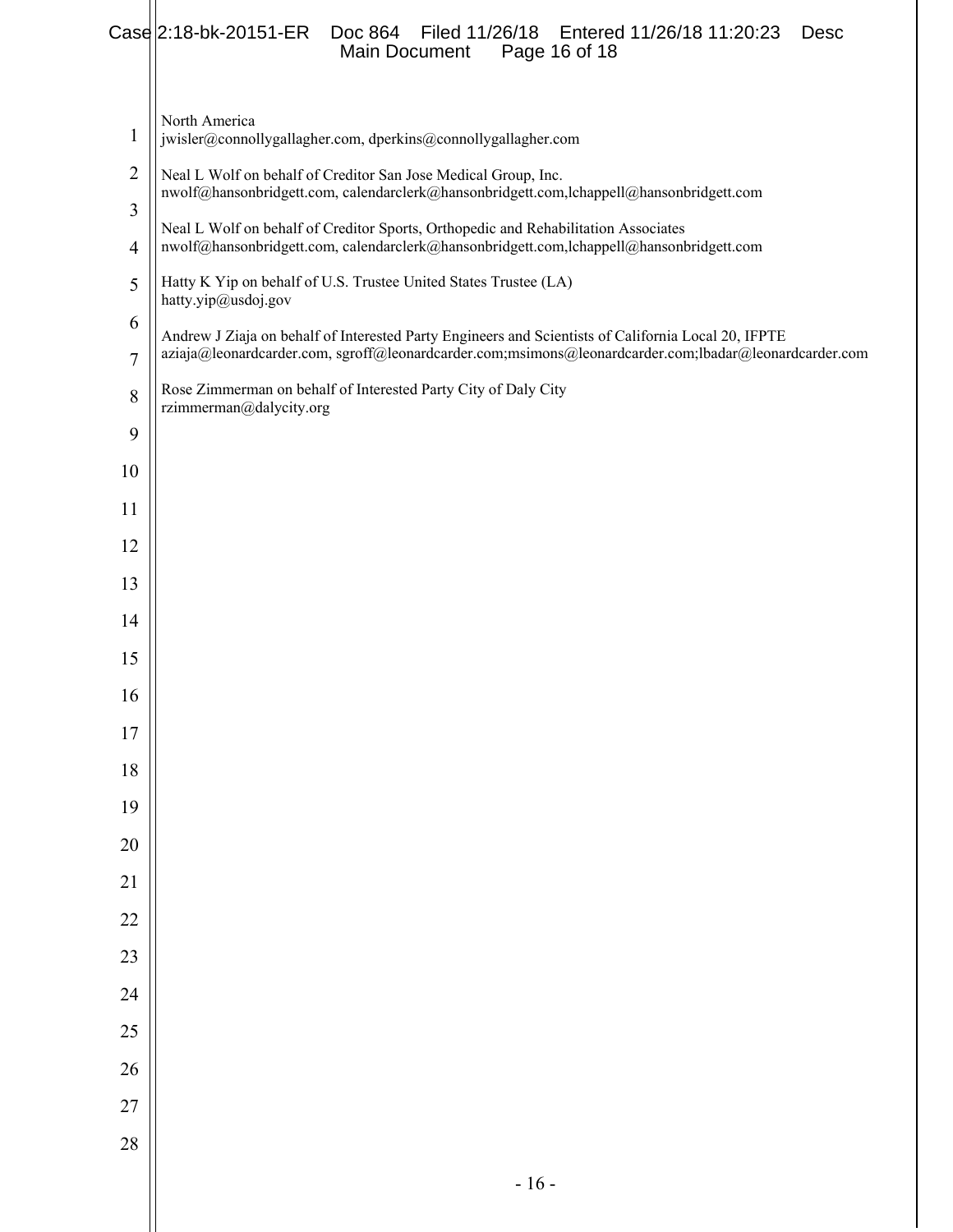|        | Case 2:18-bk-20151-ER<br>Doc 864 Filed 11/26/18 Entered 11/26/18 11:20:23<br><b>Desc</b><br>Page 17 of 18<br>Main Document |                                                                                    |                                                                                 |
|--------|----------------------------------------------------------------------------------------------------------------------------|------------------------------------------------------------------------------------|---------------------------------------------------------------------------------|
|        |                                                                                                                            |                                                                                    |                                                                                 |
| 1      | Service list                                                                                                               | <b>Samuel R Maizel</b>                                                             | <b>United States Trustee</b>                                                    |
| 2      | UST - Debtors - Counsel - Committee -<br>Counsel                                                                           | Dentons US LLP<br>601 South Figueroa Street                                        | Hatty K Yip<br>Office of the UST/DOJ                                            |
| 3      |                                                                                                                            | <b>Suite 2500</b><br>Los Angeles, CA 90017                                         | 915 Wilshire Blvd., Suite 1850<br>Los Angeles, CA 90017                         |
| 4      | <b>Debtor</b>                                                                                                              | <b>Comittee Ciounsel</b>                                                           | <b>Committee</b>                                                                |
| 5      | Verity Health System of California, Inc.<br>2040 E. Mariposa Avenue                                                        | <b>James Cornell Behrens</b><br>Milbank, Tweed, Hadley &                           | Aetna Life Insurance Company<br>Attn: Paul Weller, Provider Litigation          |
| 6      | El Segundo, CA 90245                                                                                                       | McCloy<br>2029 Century Park East<br>33rd Floor                                     | 1425 Union Meeting Rd.<br>Mail Stop U23S<br>Blue Bell, PA 19422                 |
| $\tau$ | <b>Committee</b>                                                                                                           | Los Angeles, CA 90067<br><b>Committee</b>                                          | <b>Committee</b>                                                                |
| 8      | California Nurses Association (CNA)<br>Attn: Krysten Skogstad, In-House Counsel;<br>Nicole J. Daro, Esq                    | Iris Lara<br>c/o Trisha Monesi<br>1875 Century Park East, Suite                    | Medline Industries, Inc.<br>Shane Reed<br><b>Three Lakes Drive</b>              |
| 9      | Legal Department<br>155 Grand Avenue<br>Oakland, CA 94612                                                                  | 100<br>Los Angeles, CA 90067                                                       | Northfield, IL 60093                                                            |
| 10     | <b>Committee</b>                                                                                                           | <b>Committee</b><br>Sodexo Operations, LLC, a Delaware                             | <b>Committee</b><br>Pension Benefit Guaranty Corp ("PBGC")                      |
| 11     | <b>SEIU United Healthcare Workers West</b><br>Attn: David Miller<br>560 Thomas L Berkeley Way                              | Limited Liability Company Sodexo<br><b>CTM LLC</b>                                 | Attn: Michael Strollo and Emily Lesniewski<br>1200 K Street, NW                 |
| 12     | Oakland, CA 94612-1602                                                                                                     | Attn: Brad Hamman<br>283 Cranes Roost Blvd, Ste 260<br>Altamonte Springs, FL 32701 | Washington, DC 20005                                                            |
| 13     | <b>Committee</b><br>St. Vincent IPA Medical Corporation                                                                    | <b>Debtor</b><br><b>O'Connor Hospital</b>                                          | <b>Debtor</b><br><b>Saint Louise Regional Hospital</b>                          |
| 14     | Mark Neubauer and Donald Kirk<br>Carlton Fields Jordan Burt, LLP                                                           | 2105 Forest Avenue<br>San Jose, CA 95128-1471                                      | <b>Foundation</b><br>9400 No Name Uno                                           |
| 15     | 2000 Avenue of the Stars Suite 530N<br>Los Angeles, CA 90067-4707                                                          |                                                                                    | Gilroy, CA 95020                                                                |
| 16     | <b>Debtor</b><br><b>Seton Medical Center Foundation</b>                                                                    | <b>Debtor</b><br><b>Saint Louise Regional Hospital</b>                             | Debtor<br><b>St. Francis Medical Center</b>                                     |
| 17     | 1900 Sullivan Avenue<br>Daly City, CA 94015                                                                                | <b>Foundation</b><br>9400 No Name Uno                                              | 3630 East Imperial Highway<br>Lynwood, CA 90262                                 |
| 18     |                                                                                                                            | Gilroy, CA 95020                                                                   |                                                                                 |
| 19     | <b>Debtor</b><br><b>St. Vincent Medical Center</b>                                                                         | <b>Debtor</b><br><b>Seton Medical Center</b>                                       | <b>Debtor</b>                                                                   |
| 20     | 2131 West Third Street<br>Los Angeles, CA 90057                                                                            | 1900 Sullivan Avenue<br>Daly City, CA 94015                                        | <b>O'Connor Hospital Foundation</b><br>2105 Forest Avenue<br>San Jose, CA 95128 |
| 21     |                                                                                                                            |                                                                                    |                                                                                 |
| 22     | <b>Debtor</b>                                                                                                              | <b>Debtor</b>                                                                      | <b>Debtor</b>                                                                   |
| 23     | St. Francis Medical Center of Lynwood<br><b>Foundation</b><br>3630 East Imperial Highway                                   | <b>St. Vincent Foundation</b><br>2131 West Third Street<br>Los Angeles, CA 90057   | St. Vincent Dialysis Center, Inc.<br>201 South Alvarado Street<br>Suite 220     |
| 24     | Lynwood, CA 90262                                                                                                          |                                                                                    | Los Angeles, CA 90057                                                           |
| 25     | <b>Debtor</b>                                                                                                              | <b>Debtor</b>                                                                      | <b>Debtor</b>                                                                   |
| 26     | <b>Verity Business Services</b><br>2040 E. Mariposa Avenue                                                                 | <b>Verity Medical Foundation</b><br>400 Race Street                                | <b>Verity Holdings, LLC</b><br>2040 E. Mariposa Avenue                          |
| 27     | El Segundo, CA 90245                                                                                                       | San Jose, CA 95126                                                                 | El Segundo, CA 90245                                                            |
| 28     |                                                                                                                            |                                                                                    |                                                                                 |